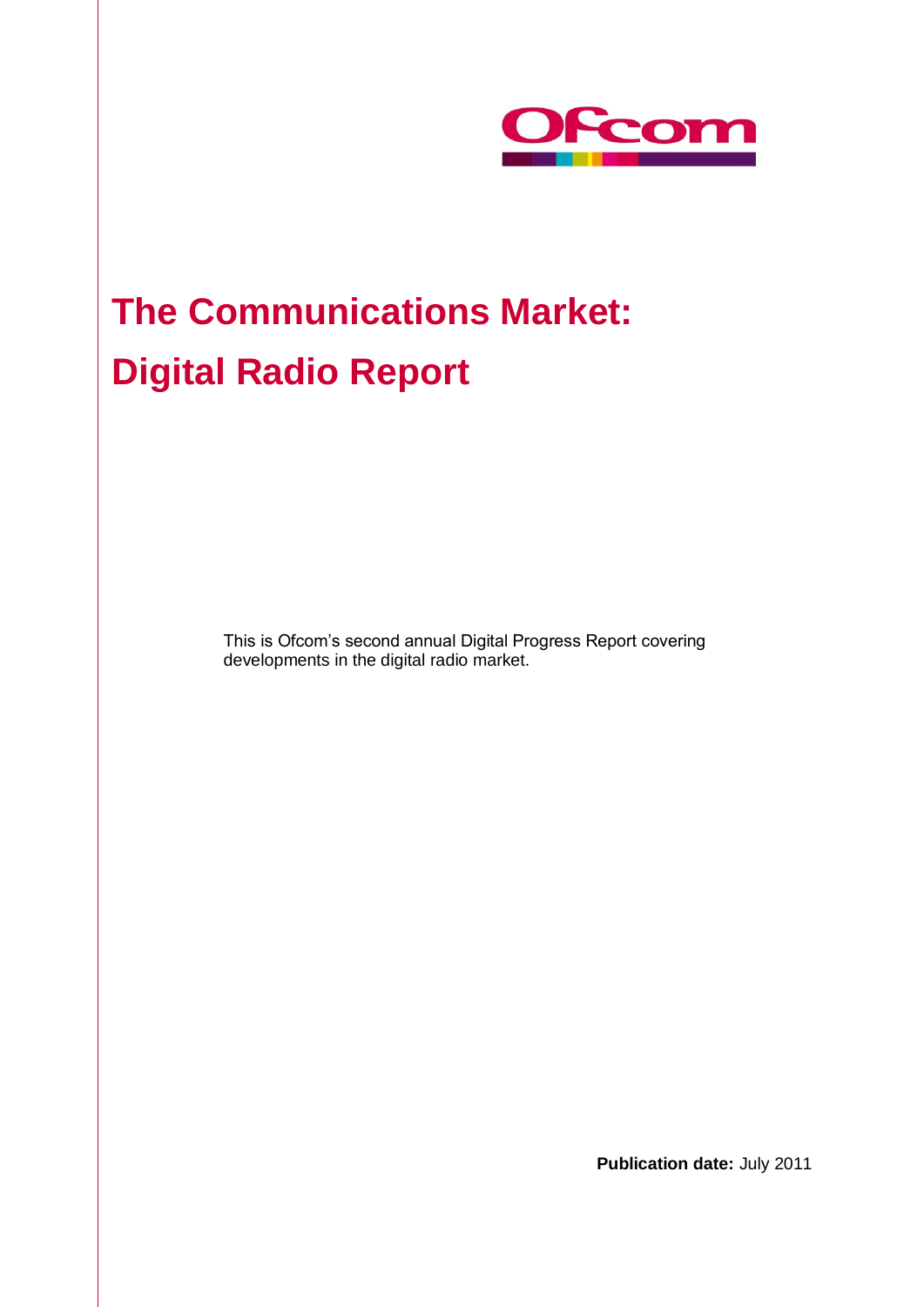# **Contents**

# **Section Page**

| <b>Executive summary</b>                                     |  |
|--------------------------------------------------------------|--|
| Availability of digital radio services                       |  |
| Take-up of devices and platforms                             |  |
| Radio listening through digital platforms                    |  |
| Consumer awareness of and attitudes towards digital<br>radio |  |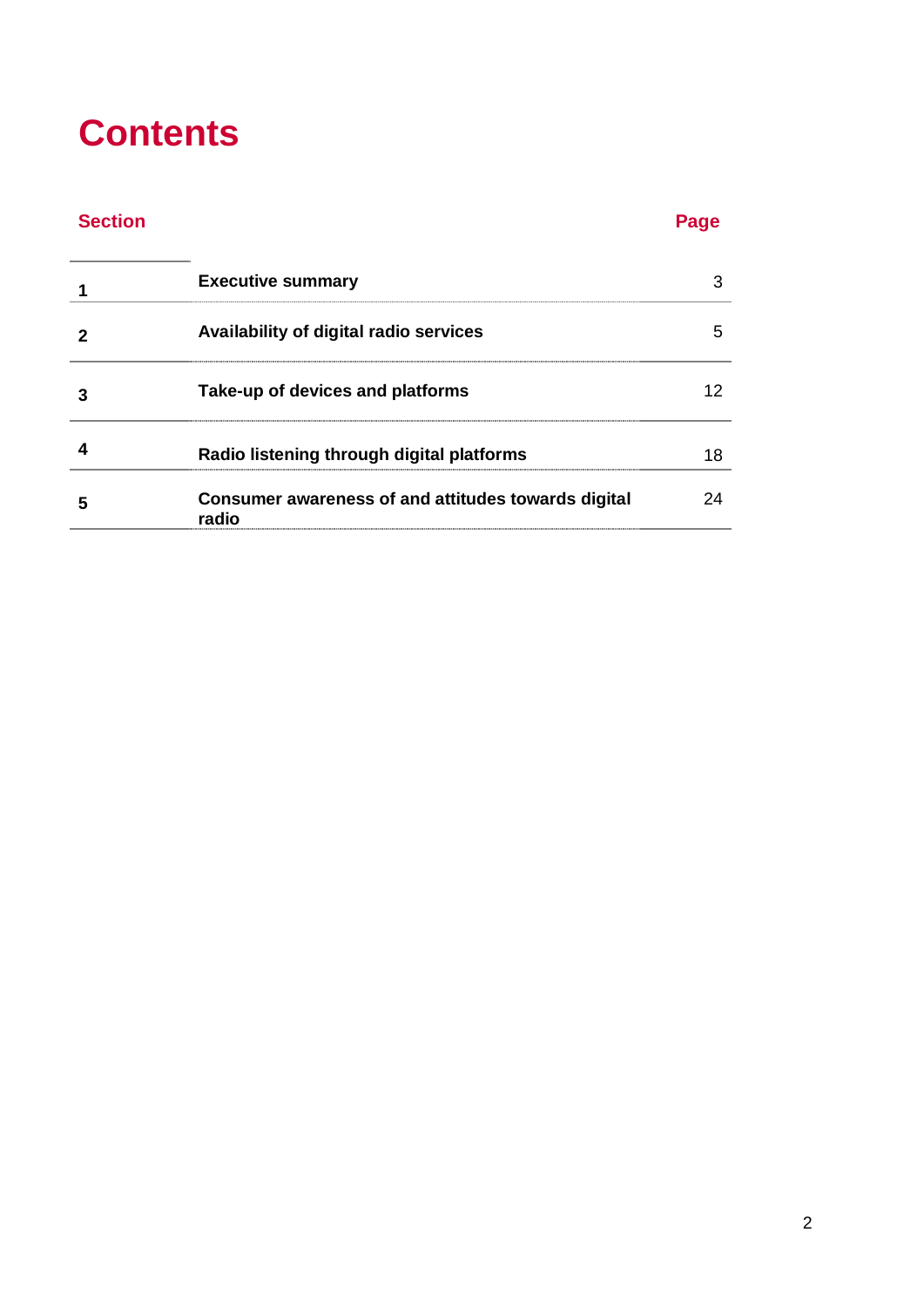# **Section 1**

# **Executive summary**

### **Basis of report publication**

The government announced its Digital Radio Action Plan in July 2010. Ofcom was asked in the plan to publish an annual report on the availability and take-up of digital radio services.

The plan emphasises that digital radio switchover should begin only when the market is ready and that it should be predominantly consumer-led. An aspirational target date of 2015 was supported by the report. But it also concluded that a decision on switchover could only be made once two criteria had been fulfilled:

- when 50% of all radio listening is via digital platforms; and
- when national DAB coverage is comparable to FM, and local DAB reaches 90% of  $\bullet$ the population and all major roads.

This report includes data on digital radio devices' share of radio listening and information on the coverage project, designed to measure current levels of FM and DAB coverage.

In this report 'digital radio' is used in its broadest sense to include all platforms and technologies that allow listeners to access digital radio services.

- 1.1 **Digital radio services are available through a number of different platforms including** DAB digital radio, digital television (Sky, Freeview, Virgin Media, Freesat), and via the internet (which includes services received on PCs, radio sets and tablet devices with a WiFi connection, and internet-enabled mobile phones).
- 1.2 **Digital radio coverage varies by platform.** Local DAB multiplexes are estimated to cover 66.2% of households; the BBC's national DAB multiplex covers 92.2% of homes (which will increase to 93.8% by the end of this year) and the comparable figure for the national commercial multiplex is 84.6%. Ninety-three per cent (93%) of main TV sets are connected to digital television and carries some radio services, and 75% of homes have an internet connection.
- 1.3 In the three months to the end of March 2011, **just over a quarter (26.5%) of all radio listening hours were to services delivered over a digital distribution platform**. This was a 2.5 percentage point (pp) increase in digital listening over the year and an 8.7pp increase in three years.
- 1.4 The proportion of **digital listening varies by demographic group. Listeners under 65 and those from more affluent demographic groups are the most likely t**o listen to radio over a digital distribution platform. Digital listening is less prevalent among those over 65, and among the less affluent.
- 1.5 **DAB digital radio was the most widely-used means of listening to digital radio services** in Q1 2011, accounting for almost two-thirds (63%) of all digital listener hours; DTV was the second most popular choice (15%) with streaming over the internet ranking third (14%).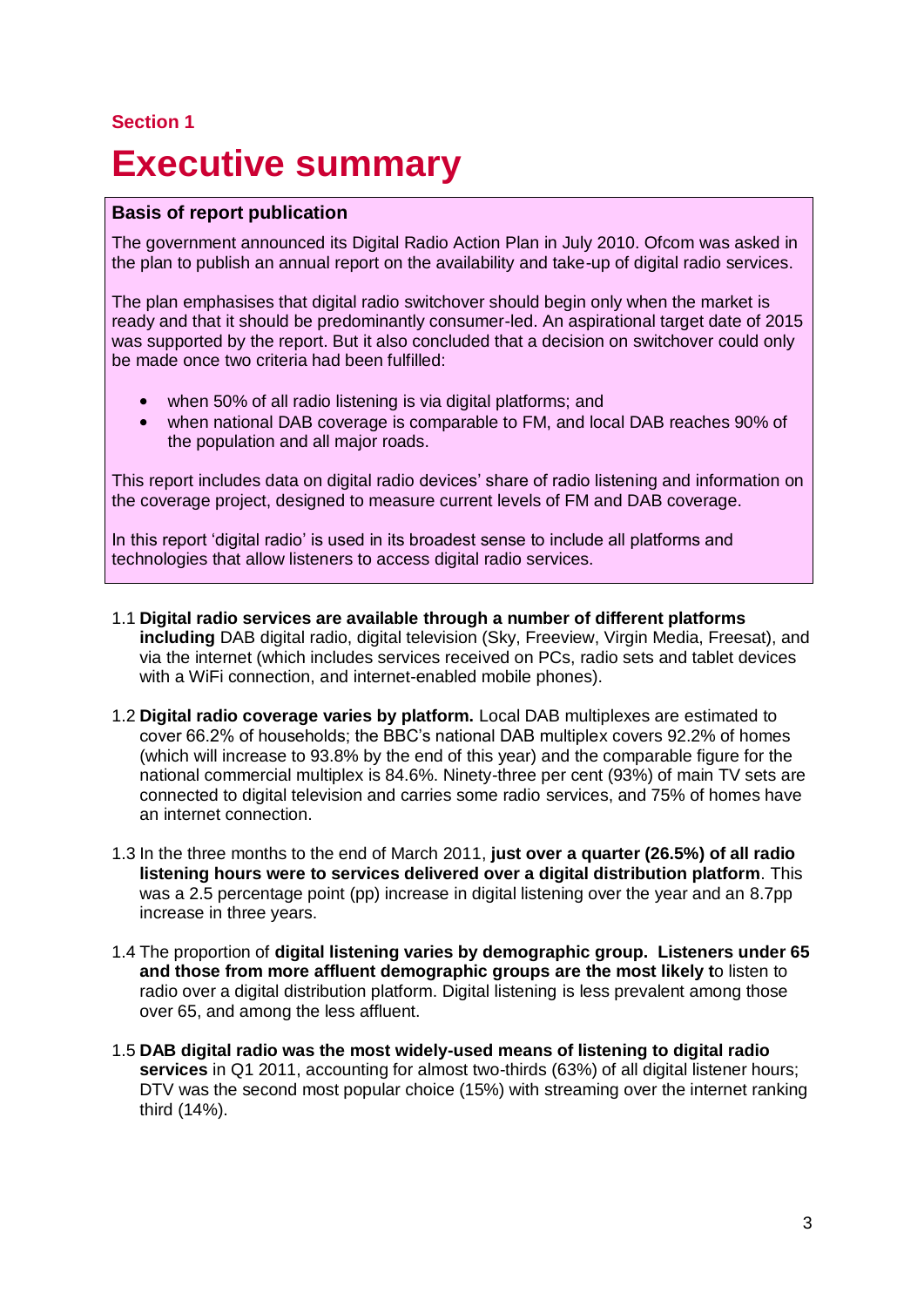- 1.6 **Four digital-only stations drew in over a million listeners (aged 15+) per week in Q1 2011.** BBC 6 Music reached 1.3 million listeners a week in Q1 2011 (up by 27% year on year). BBC Radio 7 / 4 Extra attracted 1.2 million listeners while Smash Hits and The Hits weekly audiences reached 1.1 million.
- 1.7 **We estimate that there are between 66 million and 79 million radio sets in use that are less than ten years old** (in the form of portable sets, clock radios, audio systems or tuners/receivers)**; there are a further 34 million sets installed in cars and commercial vehicles**. The total universe of these sets is therefore estimated to be 100 - 113 million.
- 1.8 In addition to sets in the home and in vehicles, there are also analogue radio tuners in other devices such as mobile phones and MP3 players.
- 1.9 **A total of 8.5 million radio devices were sold in the 12 months to Q1 2011**; just over a fifth (22%) included a DAB tuner. Nearly 13 million DAB digital radio devices in total had been sold in the UK by the end of that period. We estimate that 11 – 12% of radio sets in the home were digital. In vehicles, we estimate that the number of DAB sets represents just over 1% of the total on the road.
- 1.10 **More than one third (38.2%) of households in Q1 2011 claimed to have access to DAB digital radio**, up by 3.7 percentage points year on year. DAB take-up varies significantly across the UK; it was highest in south-east England: Reading and Basingstoke (47%), Sussex and Surrey (46.5%) and Kent (45.9%). Set ownership was lowest in the Scottish Borders at 21.6%, Northern Ireland (22.7%) and north and west Wales (25.9%), where the choice of stations is also lowest.
- 1.11 **Among those who do not yet have access to a DAB digital radio set, 21% claim that they are 'likely'/'very likely'/'certain' to buy a set in the next twelve months**. Fifty-one per cent (51%) of respondents without a DAB set at home said they were 'not likely' to buy one within the next year. It should be noted that stated intentions measured via research are rarely achieved in practice, and actual take-up is likely to be lower than this.

### **Background on survey methodology**

This report uses a range of data drawn from research sources, including:

- Ofcom licensing data;
- $\bullet$ Retail equipment sales and pricing statistics (from an external agency, GfK);
- Ofcom technology tracker research data:
- Ofcom digital radio omnibus research:
- Department for Transport statistics: and
- RAJAR / Ipsos MORI / RSMB radio consumption analysis.

As with any survey data, Ofcom's technology tracking study is subject to an error margin – which will be up to  $+/-$  2 percentage points. Note that this report supersedes its predecessor.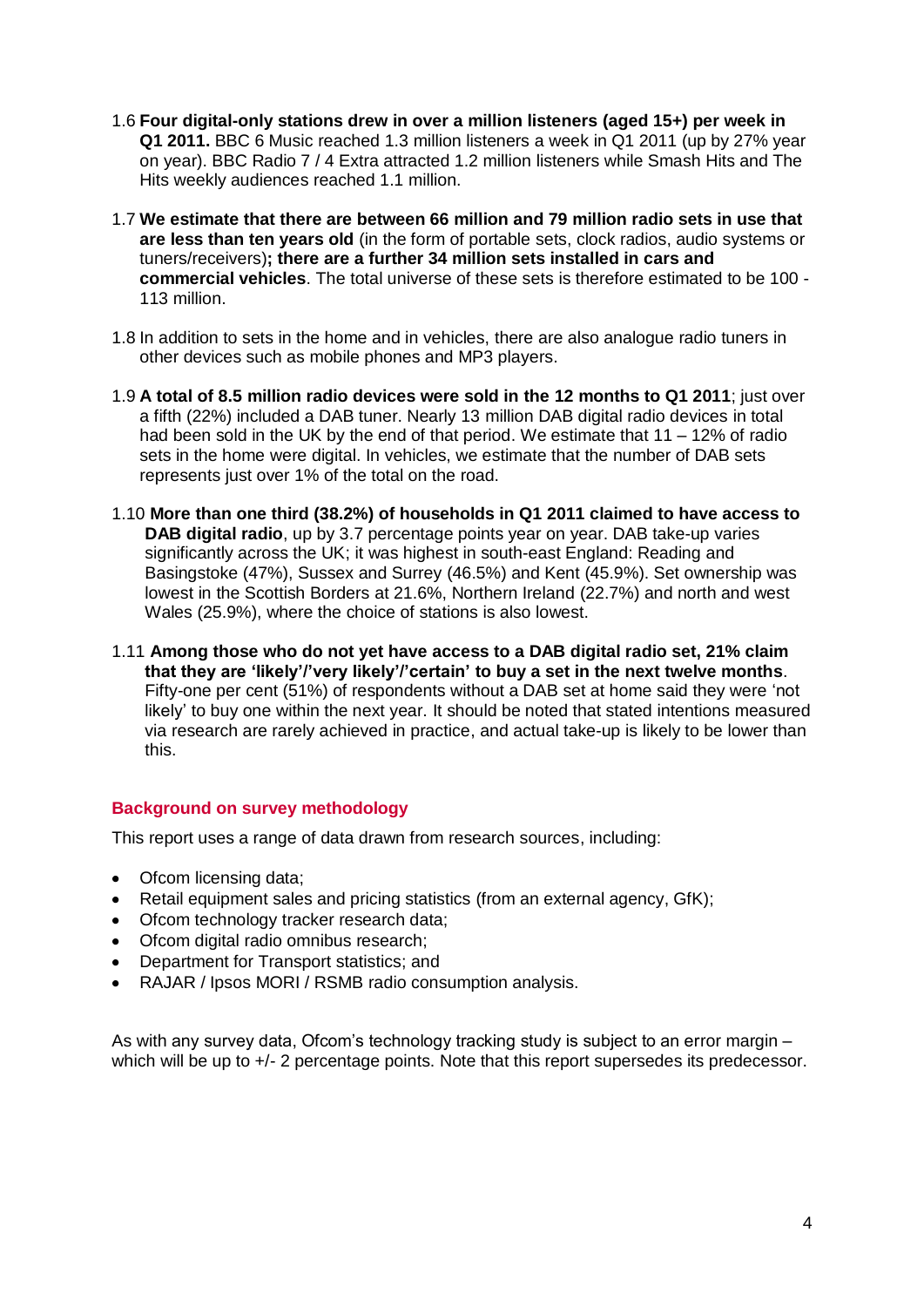## **Section 2**

# **Availability of digital radio services**

The government's Digital Radio Action Plan emphasises that a decision on digital radio switchover can only be made once two criteria have been fulfilled:

- when 50% of all radio listening is via digital platforms; and
- $\bullet$ when national DAB coverage is comparable to FM, and local DAB reaches 90% of the population and all major roads.

This chapter focuses on DAB coverage.

#### **Digital platforms on which radio services can be received**

Consumers can access radio services on a range of digital platforms and devices. These include DAB digital radios, digital television, and devices that connect to the internet such as dedicated radios incorporating WiFi connectivity, home PCs, and mobile handsets that can connect to the internet.

Each has different features, offering consumers a range of options. DAB offers the combination of being free-to-receive and portable, like analogue radio, but it requires a specific receiver. Digital television has the advantage of not requiring additional investment in equipment, particularly as television switchover brings widespread take-up of DTV equipment, but it does not generally offer portability. Through an internet device, such as a computer, radio with a WiFi connection or smartphone, listeners have access to a wide range of audio services including radio content originating outside the UK, and archive and on-demand content. However, such services generally require a paid-for broadband or 3G connection, and significant consumption of radio via these platforms may exceed the data limits of some contracts.

### **Coverage of digital platforms**

#### **Internet access**

-

Dial-up internet connections can support low-quality streamed radio and are universally available across the UK. But consumers are likely to prefer broadband internet to access online radio services, as it supports listening for extended periods of time; fixed broadband contracts tend to be priced independently of data quantities consumed and the increased bandwidth also supports higher-quality audio. Broadband internet access is available to 99% of homes, while 3G services are available to 87%.

#### **Digital satellite television**

This platform is available to 98% of households; **digital cable** to almost half (49%) of homes and digital terrestrial television to over 80% of households, according to latest estimates<sup>1</sup>.

 $1$  Ofcom's Communications Market Report provides more information on internet and digital television availability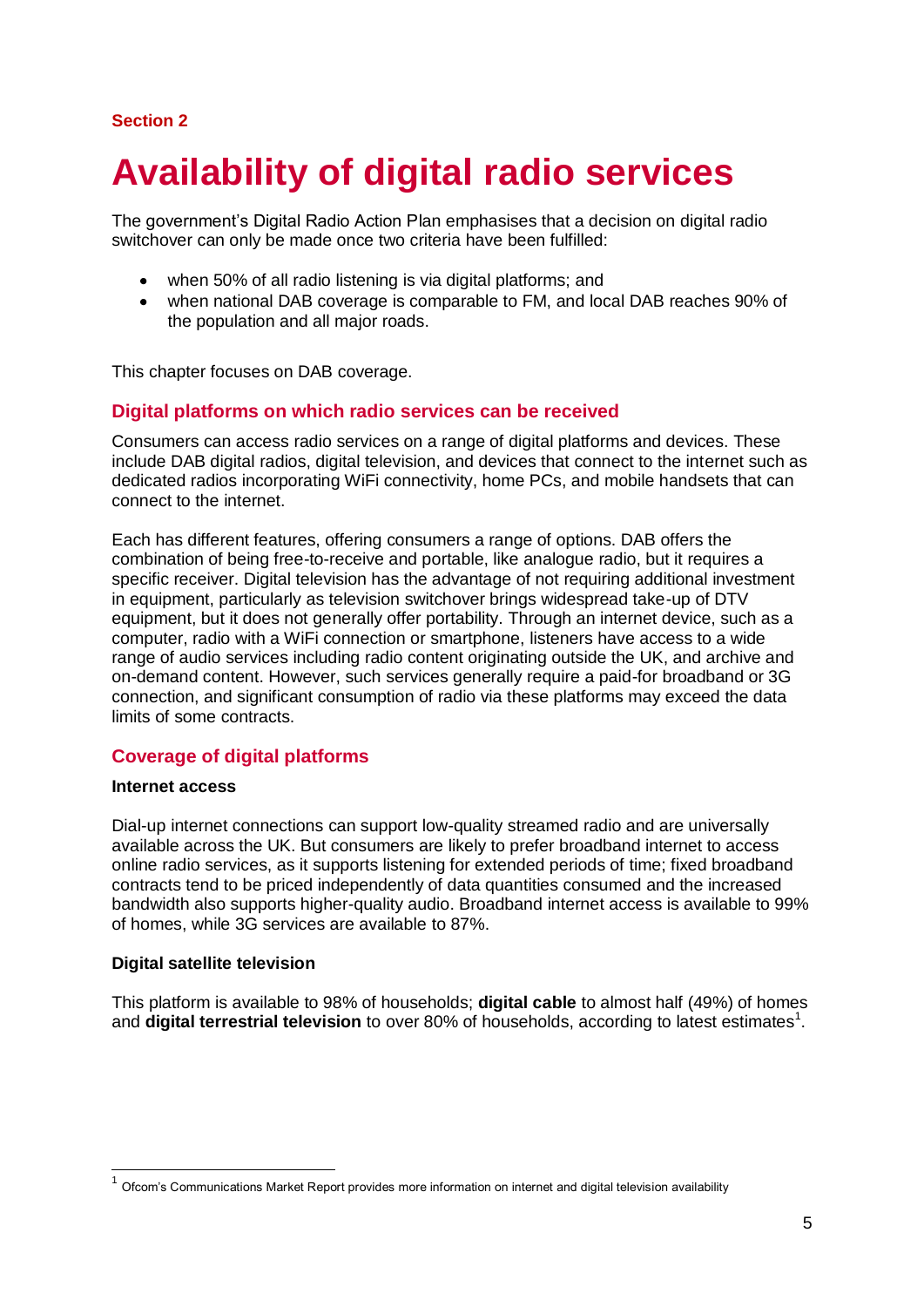### **DAB coverage**

As part of the government's Digital Radio Action Plan, Ofcom is leading a process to consider the future spectrum planning requirements for DAB networks, to prepare for the proposed digital radio switchover and to make recommendations to ministers as to the feasibility of matching DAB to FM.

In a consultation published on 22 June 2011<sup>2</sup>, we proposed an approach to DAB coverage planning which involves:

- $\bullet$ defining the 'editorial areas' within which we aim to replicate on DAB, as far as practicable, the coverage of existing FM radio services;
- making underlying technical assumptions to predict acceptable levels of FM and DAB coverage for indoor portable and in-vehicle radio reception;
- calculating the extent of existing FM coverage within each editorial area; and
- investigating the feasibility of different radio switchover scenarios, illustrating how increasing levels of coverage can be achieved by using increasing numbers of transmitters.

The consultation closes on 14 September 2011, and we propose to provide a final report to government in Q4 2011.

Annexes to this consultation include DAB plans for all local editorial areas, and for the BBC and commercial (Digital One) national multiplexes too. Each of these documents includes a calculation of current DAB coverage, using our newly-proposed technical assumptions. Therefore for the first time in this report, we can present figures for DAB coverage, both for the two national multiplexes, and for the aggregate of all the local multiplexes. We also report DAB coverage for households and major roads. These numbers are in Figure 1 below.

The Coverage and Spectrum Planning Group will continue a programme of technical research, examining the assumptions made in calculating these figures, and also considering other options, such as frequency changes and multiplex mergers, which may enable a higher level of DAB coverage to be achieved. These numbers may therefore be updated in our final report to government. In particular, the assumptions made to calculate DAB road coverage may be too cautious, and we ask a specific question on this matter in the consultation.

#### **Figure 1: Existing DAB coverage**

| <b>Existing DAB</b><br>coverage | <b>Aggregate of local</b><br>multiplexes | <b>BBC</b> national | <b>Commercial national</b><br>(Digital One) |
|---------------------------------|------------------------------------------|---------------------|---------------------------------------------|
| Households (robust)             | 66.2%                                    | $92.2\%$            | 84.6%                                       |
| Roads (robust mono)             | 42.9%                                    | 73.4%               | 63.5%                                       |

For comparison, the figures for current FM coverage are in Figure 2 below. These are not directly comparable to the DAB coverage figures, mainly because although it is possible to achieve FM reception (albeit poor quality) with low signal strength, DAB reception is either good or completely absent; and also for other reasons, which we discuss in the consultation document.

 2 <http://stakeholders.ofcom.org.uk/consultations/dab-coverage-planning/>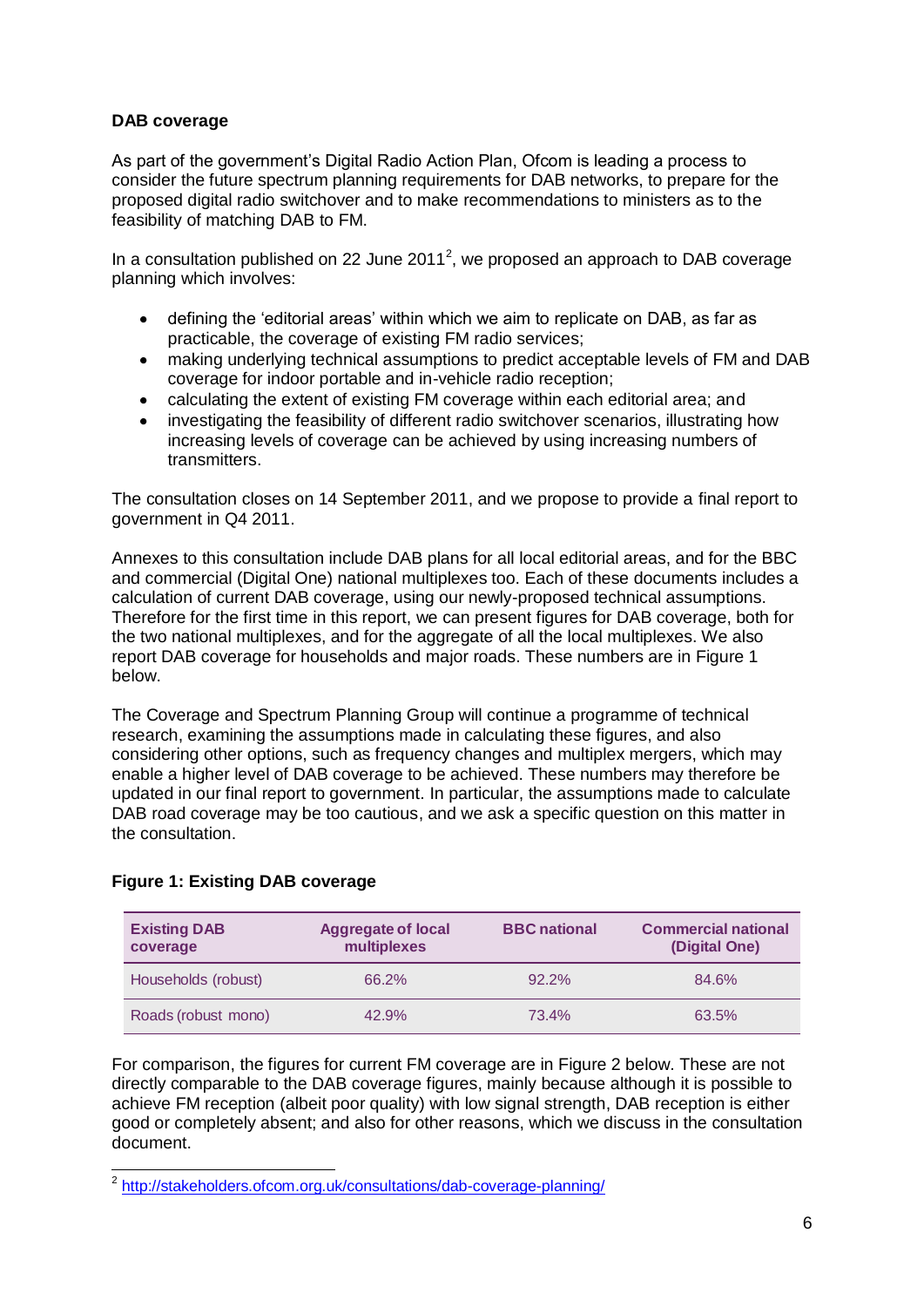#### **Figure 2: Existing FM coverage**

| <b>Existing DAB</b><br>coverage | <b>Aggregate of local</b><br>multiplexes | <b>BBC national (BBC</b><br>Radios 1 to 4) | <b>Commercial national</b><br>(Classic FM) |
|---------------------------------|------------------------------------------|--------------------------------------------|--------------------------------------------|
| Households (robust)             | 92.6%                                    | 94.9%                                      | 90.9%                                      |
| Households (variable)           | 97.9%                                    | 99.1%                                      | 97.4%                                      |
| Roads (robust mono)             | 91.5%                                    | 93.1%                                      | 86.8%                                      |
| Roads (variable mono)           | 95.5%                                    | 95.8%                                      | 90.3%                                      |

The plans for taking forward coverage build-out beyond current levels are currently being discussed by the government, the BBC and the commercial radio sector. The BBC, however, has announced plans to build out its national DAB coverage to 97% of the population, and to increase its household coverage to 93.8% by the end of  $2011<sup>3</sup>$ .

### **Services available, by platform**

#### **Broadcast radio<sup>4</sup>**

Our latest licensing records show that there are a total of 545 analogue radio services available in different parts of the UK (Figure 19). These include 96 services broadcasting on AM and a further 484 on FM, some of which simulcast on both wavebands. A large proportion of the services on FM target regional or local communities.

#### **Figure 3: Number of UK radio stations broadcasting on analogue, July 2011**

| <b>Type of station</b>       | <b>AM</b>     | <b>FM</b> | <b>AM/FM</b><br>total |
|------------------------------|---------------|-----------|-----------------------|
| Local commercial             | 53            | 245       | 298                   |
| UK-wide commercial           | $\mathcal{P}$ |           | 3                     |
| <b>BBC UK-wide networks</b>  | 1             | 4         | 5                     |
| <b>BBC</b> local and nations | 36            | 46        | 46                    |
| Community radio              | 4             | 188       | 193                   |
| <b>TOTAL</b>                 | 96            | 484       | 545                   |

 *Source: Ofcom, July 2011*

 3 <http://stakeholders.ofcom.org.uk/binaries/consultations/dab-coverage-planning/annexes/annex-c.pdf>

 $4$ To compile data on the number of digital radio services, we must decide how to define a service. A single radio brand may broadcast to many different parts of the country, using different technologies. For each area/technology combination, Ofcom issues a distinct broadcast licence (where it is licensable). The conditions of each licence will determine the amount of programming that may be shared between these licensed services. Here we have taken the view that a service providing at least four hours a day of separate programming (even if the same brand has other services) equals one service.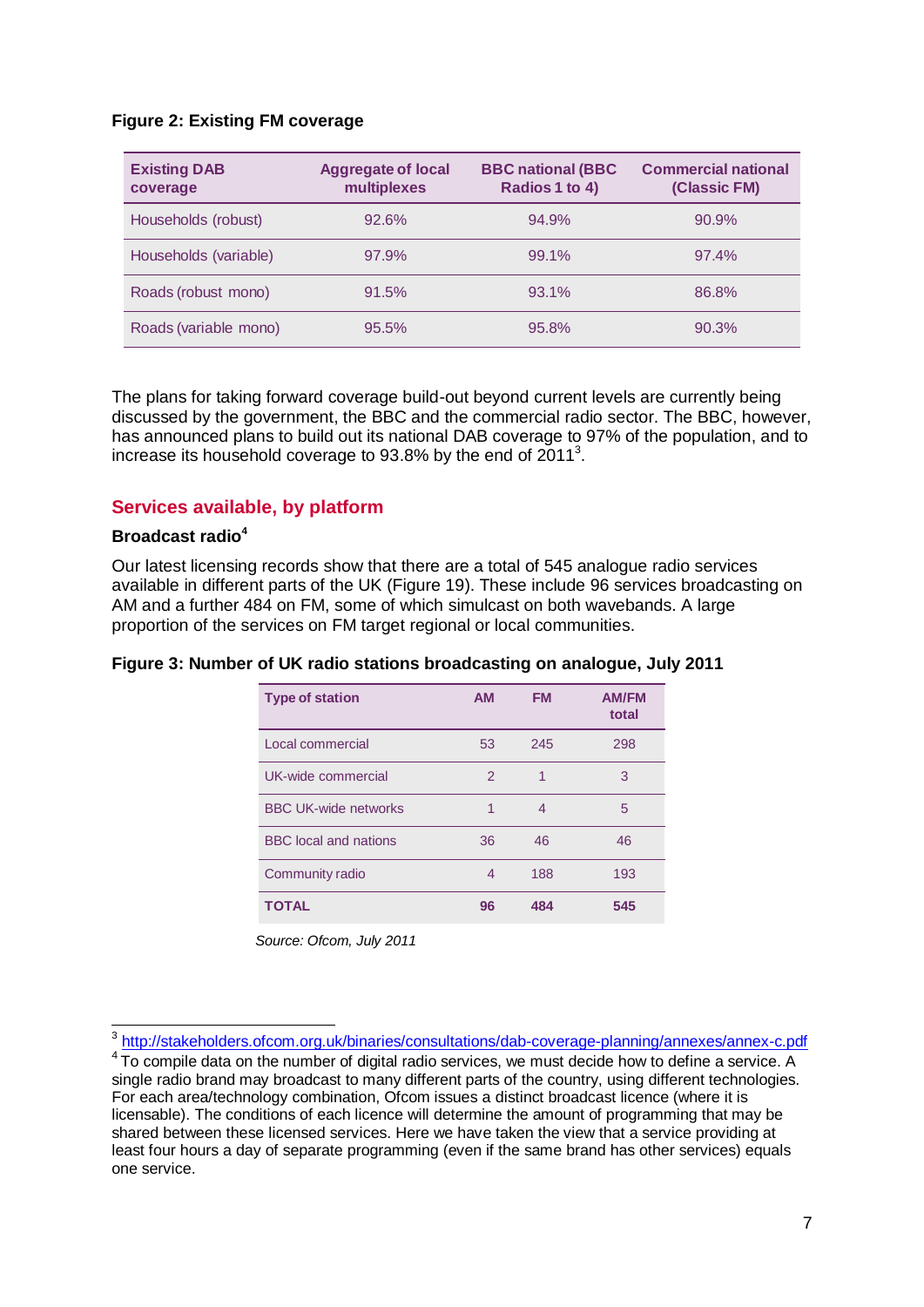The number of stations available to listeners on DAB digital radio varies by nation and region. There are 13 UK-wide commercial services on DAB and 11 BBC services. Both the BBC and the commercial sector have services that are simulcast on DAB and analogue, and services that are only available on DAB digital radio. For local commercial radio, there is also a question of whether or not the DAB service extends the analogue area (Figure 4 – and our consultation on DAB coverage discusses in greater detail the relationship between analogue and DAB coverage areas).

| <b>Type of station</b>       | <b>Relation to analogue area</b> | <b>Number of stations</b> |
|------------------------------|----------------------------------|---------------------------|
| Local commercial             | DAB in analogue area             | 101                       |
|                              | DAB extends analogue area        | 14                        |
|                              | DAB only                         | 37                        |
| UK-wide commercial           |                                  | 13                        |
| <b>BBC UK-wide networks</b>  |                                  | 11                        |
| <b>BBC</b> local and nations |                                  | 32                        |
| TOTAL                        |                                  | 208                       |

#### **Figure 4: Number of UK radio stations broadcasting on DAB, July 2011**

 *Source: Ofcom July 2011*

The availability of radio services on DAB varies across the UK. It is highest in the Greater London region, where listeners can receive up to 63 radio services, and lowest in Northern Ireland where the comparable figure is 22 stations. Outside the London area, the majority of homes in the UK where DAB coverage is available receive between 30 and 50 services. Figure 4 summarises the geographic availability of services; Figure 5 gives the numbers of services on each local multiplex.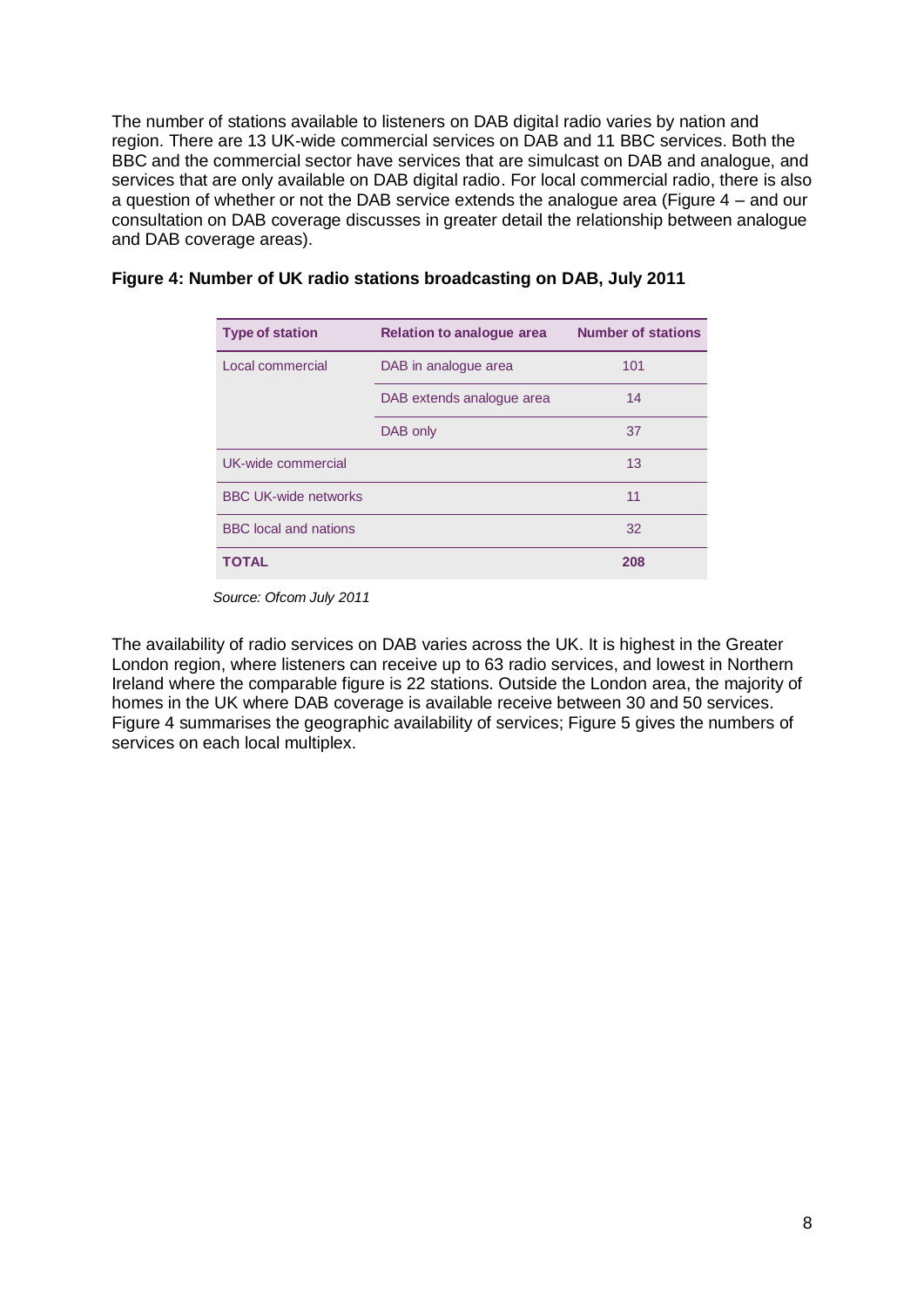



*Source: Ofcom, July 2011*

In addition to services on AM, FM and DAB, at least 83 radio stations were broadcasting on digital satellite (the number on the Sky EPG); 31 were available on Freeview and at least 29 on cable (the number carried by Virgin Media). Most of these are simulcasts of AM/FM/DAB services.

There are many radio services available over the internet, but as Ofcom has no role in licensing these services, it has no record of the number of services available. But as an example, the online aggregation service, Reciva Internet Radio, has a database of over 10,000 radio stations, of which over 1,000 are listed as UK services.

2011 saw the launch of Radioplayer, offering a single point of online access to BBC and commercial radio stations' simulcasts and podcasts, and currently carrying 275 stations. It allows users to search, switch between and save their favourite participating stations.

According to Radioplayer, early figures suggest that 5.7 million unique users accessed the service over a four-week period in May 2011. A total of 22.5 million listening sessions were launched.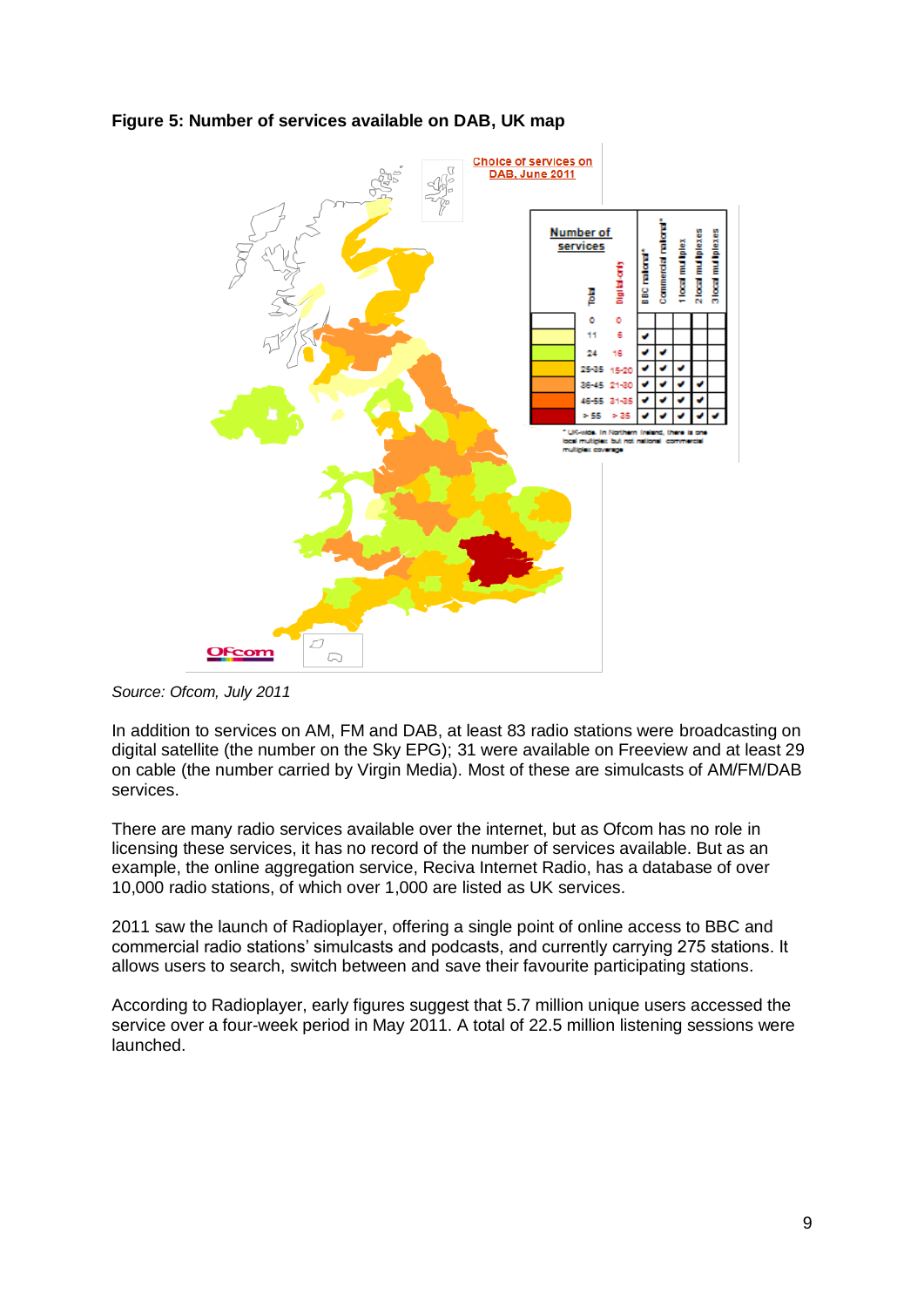# **Range of services**

Since the 2010 *Digital Radio Report* there have been some changes to the available range of digital radio services. At the national level were the addition of three commercial services - Absolute 90s, Smooth and Jazz - and the rebranding of BBC Radio 7 to BBC Radio 4 Extra. In addition to these services on the national multiplexes, Kiss is now carried on every local DAB multiplex.

There are now 23 services available on the two national multiplexes, 13 from the BBC and ten on Digital One.

The BBC's five analogue UK networks (BBC Radios 1 to 5 Live) are complemented by an additional six on the national DAB network:

- BBC Radio 1Xtra
- BBC Five Live Sports Extra (not broadcasting full time)
- BBC 6 Music
- BBC Radio 4 Extra
- BBC Asian Network
- BBC World Service

The 13 national commercial services on DAB include simulcasts of the three national analogue services:

- Absolute Radio Rock-orientated music
- Classic FM Classical music
- TalkSport Sports-related speech programming  $\bullet$

There are also ten digital-only stations:

- Absolute 80s music from the 1980s
- Absolute 90s music from the 1990s (added since the last *Digital Radio Report*)
- Absolute Radio Extra extended digital content including sport and comedy
- Amazing Radio new music
- BFBS Armed Forces radio
- Jazz FM Jazz, Soul and Blues (added since the last *Digital Radio Report*)
- Planet Rock classic rock music
- Premier Christian Radio Christian speech and music
- Smooth Radio easy listening (added since the last *Digital Radio Report*)
- UCB UK Christian soft adult-contemporary music

In addition to these national services, most of the densely-populated parts of the UK are also served by two local/regional DAB multiplexes (three in London), each carrying around ten services. This means that in large cities such as Manchester, Birmingham, Liverpool and Glasgow, listeners have a choice of over 40 radio services on DAB. These include most of the large local and regional analogue stations, which also broadcast on DAB.

A number of analogue stations have significantly extended their coverage to new areas on DAB. These stations include Gold, Heart, Galaxy, Kerrang!, LBC 97.3, Magic, Smooth and Xfm.

Some stations are digital-only, covering significant areas of the country, and include: Heat, UCB Inspirational, UCB Gospel and Traffic Radio.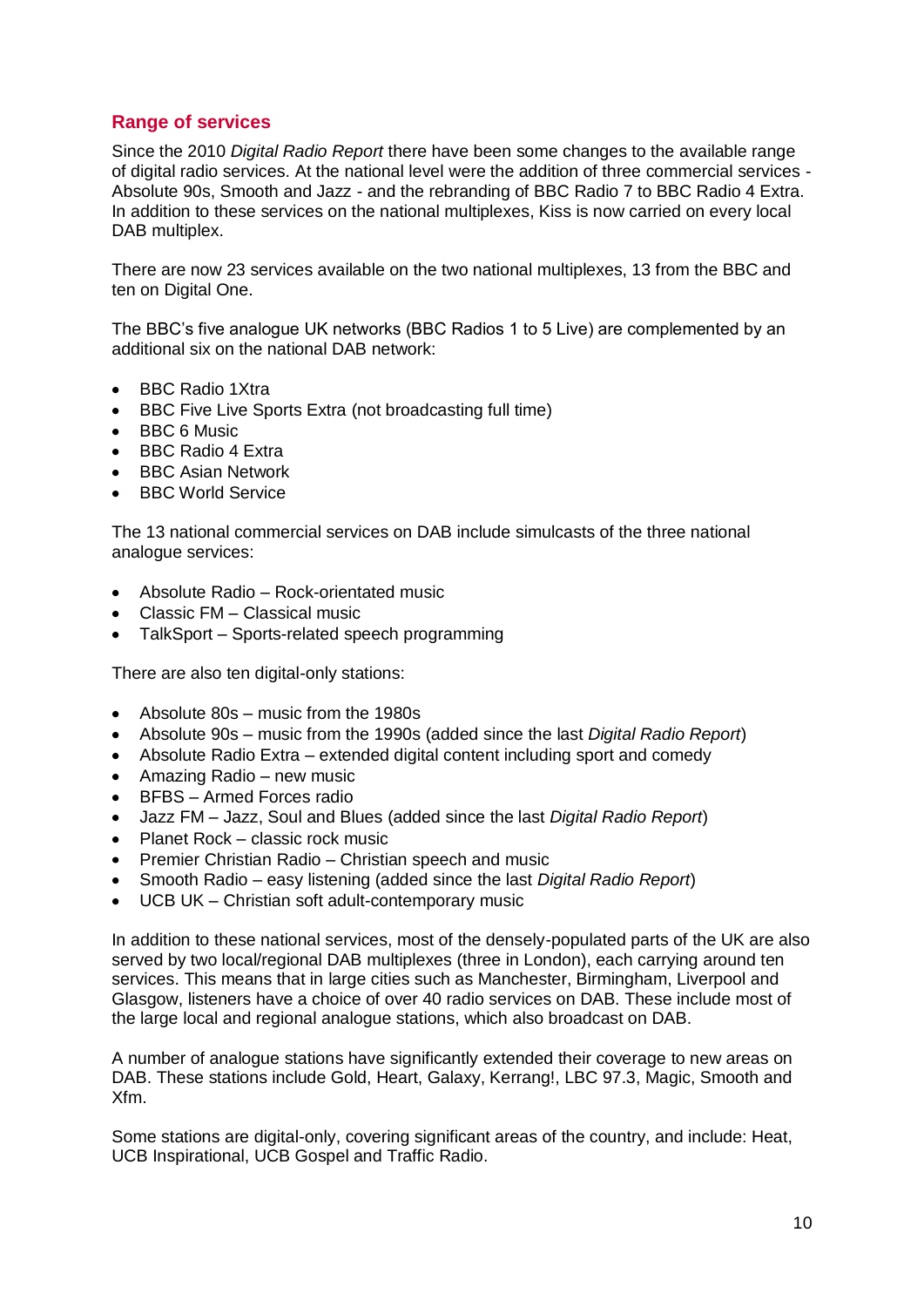Others are digital-only services broadcasting in just one area, such as Yorkshire Radio, Fun Kids Radio and Asian FX.

Generally, community services tend not to be on DAB, but there are a couple of exceptions, such as Angel Radio in the south Hampshire area.

Eighty-three stations are available to subscribers of Sky's satellite television service. These include:

- the BBC's 11 national networks (also on UK-wide DAB)
- five of the BBC's nations' services for Scotland, Wales and Northern Ireland, and BBC Radio London (these are available on DAB in their own areas)
- the nine national commercial services which are currently available on DAB
- Fourteen London analogue stations (also available on DAB in London)  $\bullet$
- Ten Asian services
- Thirteen Christian services
- Seven services from the Republic of Ireland
- $\bullet$ Fifteen other digital-only services, some of which are also available in some areas on DAB

The stations available via Freeview are all also available on DAB. They include

- the BBC's 11 national networks (also on UK-wide DAB)
- the BBC's five nations' services for Scotland, Wales and Northern Ireland (only in their home nation)
- Two of the national analogue stations, TalkSport and Absolute Radio (but not Classic FM)
- Five London analogue stations (Heart, Kiss, Magic, Smooth, Premier)
- Digital stations Kerrang! (also on FM in the West Midlands), The Hits, Heat and Smash **Hits**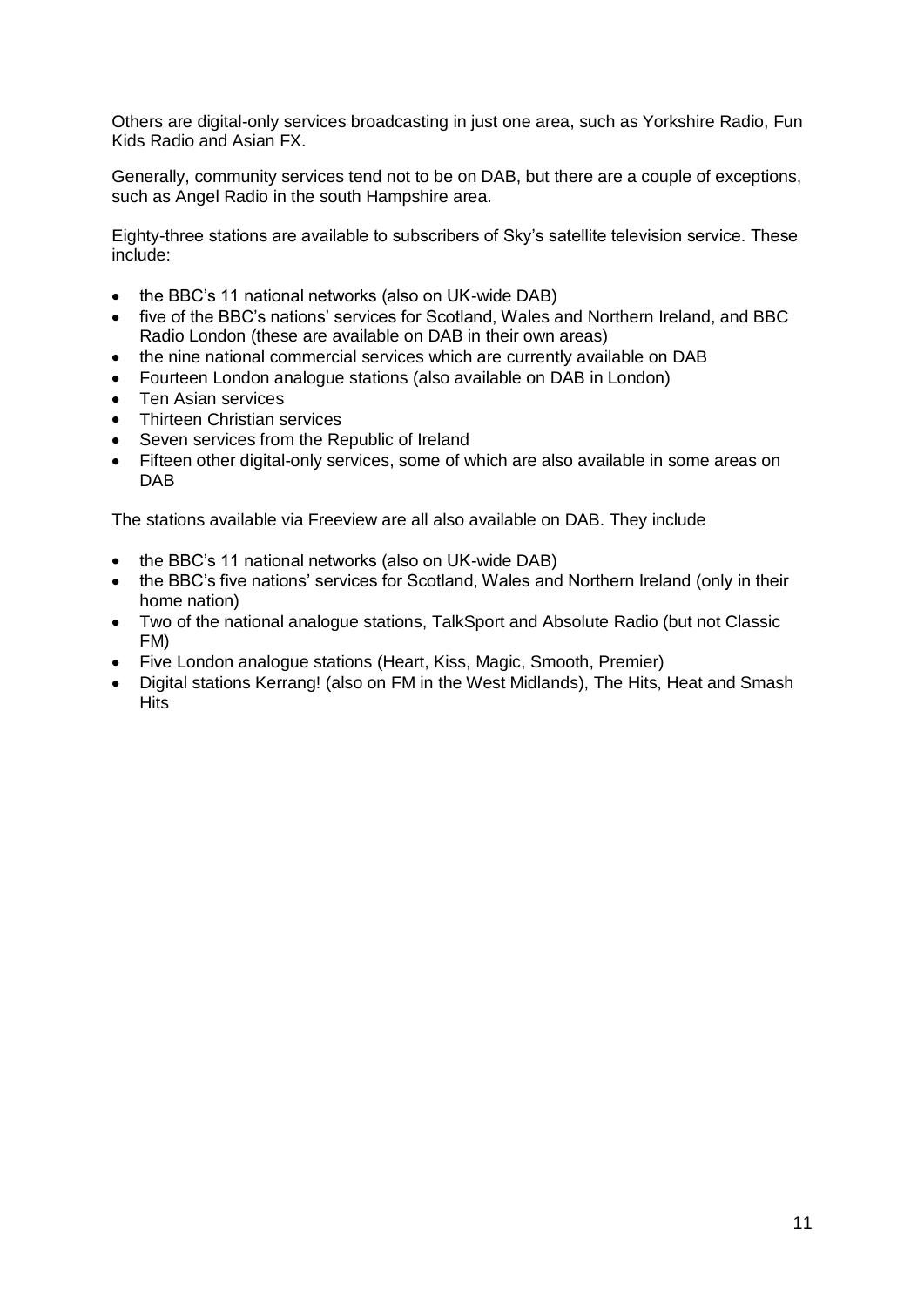#### **Section 3**

# **Take-up of devices and platforms**

## **Ownership of digital-radio enabled platforms**

The government's Digital Radio Action Plan emphasises that a decision on digital radio switchover can only be made once two criteria have been fulfilled:

- when 50% of all radio listening is via digital platforms; and  $\bullet$
- when national DAB coverage is comparable to FM, and local DAB reaches 90% of  $\bullet$ the population and all major roads.

This chapter focuses on digital radio listening.

#### **A high proportion of people in the UK have access to digital radio services in the home on at least one platform**

Take-up of devices offering access to digital radio has risen in recent years. By Q1 2011, over nine in ten homes (93%) had access to digital television on their main TV set (up from 92% year on year), providing access to at least 29 radio services.

Seventy-five per cent had access to a broadband or dial-up internet connection at home (up from 73% in Q1 2010), thereby providing access to streamed digital radio services and to listen-again and downloadable radio content.

DAB digital radio ownership rose to over a third of adults (38.2%) by Q1 2011, up by just over five percentage points in the year (Figure 6).



#### **Figure 6: Take-up of equipment capable of receiving digital radio, 2011**

*Source: Research from: Ofcom, GfK and RAJAR in Q1 2011*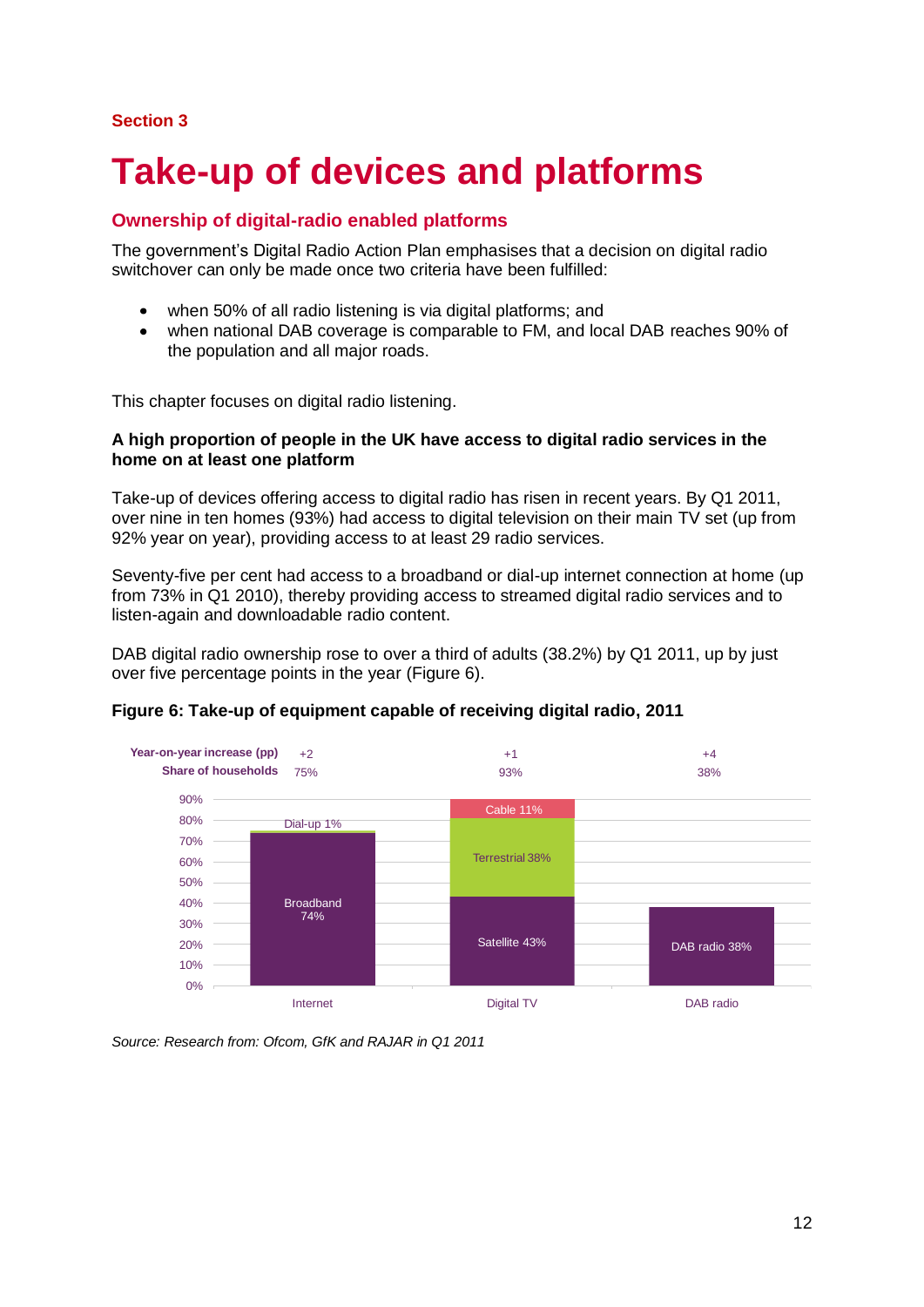### **Radio set sales**

#### **Analogue sets accounted for four-fifths of all radios sold in 2010/11**

In the year to Q1 2011, total radio set sales (analogue and digital) were down by 700,000 (8%) to 8.5 million; analogue sales stood at 6.6 million (down by 10% year on year). Device sales incorporating a DAB tuner made up 1.9 million of the total - over a fifth (22.3%) of the total, comparable to the figure for 2009 (see Figure 7).



*Source: GfK sales data, 2006-2011. Note: Figures cover GB only, GfK Panel. Market data represents over 90% of the market. Categories of device included are; portable radios, personal media players, car audio systems, home audio systems, clock radios, radio recorders, headphone stereos, tuners and receivers.*

The average price paid across all categories of DAB set followed a downward trend between 2003 and 2008. After a price spike in Q1 2010, to £91, the average price fell during the last twelve months, to £78 in Feb/Mar 2011 (Figure 8). The portable category followed a similar pattern, with average prices up from £53 to £61 over the same period, falling back to £53 in Feb/Mar 2011. Likewise, the in-home category (including DAB sets incorporated as part of hi-fi units), saw average prices rise from £149 to £202 between 2008 and 2010, then falling back to £184. The average price paid for a car DAB digital radio set fell from almost £200 in 2006 to £96 by Feb/Mar 2011, partly as a result of the increased availability of in-car DAB radio converters.



#### **Figure 8: Average price of DAB digital radio receivers sold**

*Source: GfK sales data 2003-2011*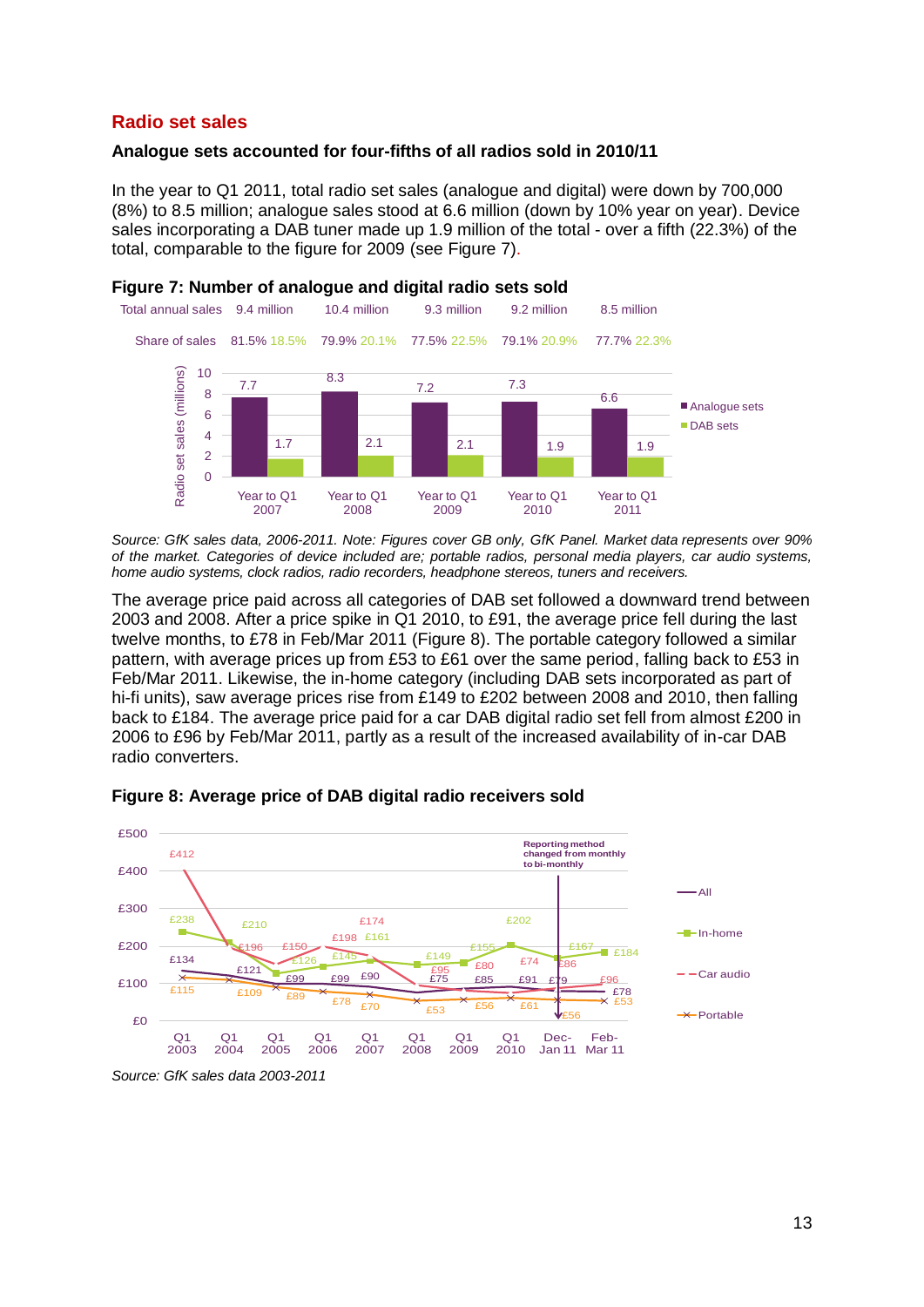# **The radio set universe**

#### **We estimate that there are between 100 million and 113 million radio sets in the home and in cars/commercial vehicles, at the end of Q1 2011**

#### **Radio sets at home**

Our 2010 report highlighted the two approaches that can be used to estimate the universe of radio sets – using either consumer research data or device sales figures.

Neither approach provides an exact figure. Consumer research is likely to underestimate the figure, as people may understate the number of radio-enabled devices in the home. Radio set sales can provide an indication of the size of the market, but purchases may add to the universe of sets or replace existing equipment, so a net ownership figure can be hard to arrive at.

There are three main categories of device in the home which have radio as a primary or key function:

- portable sets;  $\bullet$
- $\bullet$ hi-fi equipment; and
- clock radios.  $\bullet$

Other media devices also provide access to radio services. These include mobile phones/smartphones, MP3 players, DTV decoders, PCs and other digital devices with a WIFI connection. As people are not always be aware of the type of radio tuner included in these devices, or may not regularly use them for radio listening, consumer research may offer a less reliable indicator of the total set universe for each. These devices have, therefore, not been included in the calculations set out in the table below.

Across the three main types of radio sets in the home (portables, hi-fis and clock radios only), our consumer research from 2010 suggested that there were at least 70 million working radio devices in UK homes. From sales data, the number of home radio sets sold over the ten years to the end of Q1 2010 stood at 66 million. Taken together, the set universe at the end of Q1 2010 was estimated to be 66 – 70 million.

In the twelve months to the end of Q1 2011, a further 6.6 million analogue radio devices have been sold, along with 1.9 million DAB sets. There is no evidence to indicate whether these devices are replacements for existing radio sets, or whether they have added to the set universe. As a result, the range for the estimated lower-bound number for radio sets in the home has been extended to 66 – 79 million. And the universe of radio sets in the home will exceed this range, since there will be sets over ten years old that are still being used.

#### **Car radios**

In addition, based on transport statistics, there are a further 34 million radio sets installed in cars and commercial vehicles (on the assumption that most vehicles have a radio set). In 2010 we estimated that less than 1% of vehicles were fitted with a DAB radio. Based on CAP data, 12.1% of new cars registered in June 2011 were fitted with digital radio as standard (down from 14.0% in May 2011); this was up from 4.0% of new cars registered in June 2010.

We have concluded that take-up of DAB tuners among vehicles stands at a little over 1% of the total universe, but this figure is the subject of some uncertainty.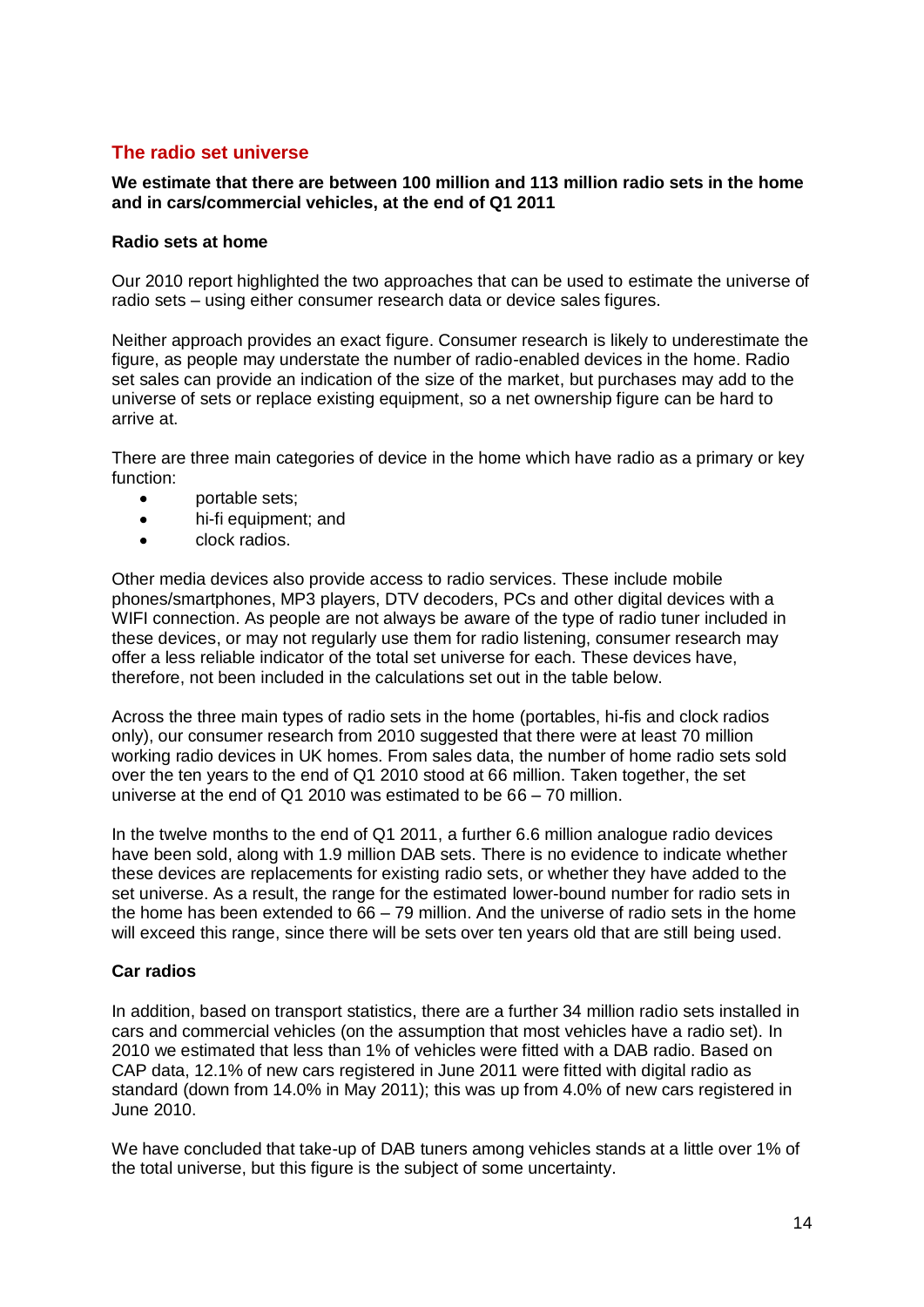#### **The total set universe**

Taken together, we estimate the total radio set universe, including in-home sets and car radios, stands at over 100 million devices.

|                             | Sets in the market<br>(millions) - lower<br>bound estimate <sup>3</sup> | <b>Estimated proportion</b><br><b>used at least weekly</b><br>(%) <sup>4</sup> | <b>Estimated proportion</b><br>that are digital (%) <sup>5</sup> |
|-----------------------------|-------------------------------------------------------------------------|--------------------------------------------------------------------------------|------------------------------------------------------------------|
| In home radios <sup>1</sup> | $66m - 79m$                                                             | 73%                                                                            | $15\% - 18\%$                                                    |
| Vehicle radios <sup>2</sup> | 34 <sub>m</sub>                                                         | 92%                                                                            | $1\%$                                                            |
| <b>Total</b>                | $100m - 113m$                                                           | 83%                                                                            | $11\% - 12\%$                                                    |

#### **Figure 9: The radio set universe and frequency of listening**

*Source: Ofcom research on home radio ownership and vehicle figures from the Department of Transport*

*Note 1: In-home radios includes hi-fis, portable radios and alarm clock radios.* 

*Note 2: data on the number of vehicles on UK roads, as reported by the Department of Transport in December 2009*

*Note 3: Due to the complexity of estimating the radio set universe, we have included a range of figures based on consumer research conducted in November 2008 and GfK retail sales data for 2000- 2011.*

*Note 4: Frequency of listening figures from Ofcom consumer research May 2010 Base: 1075 UK adults* 

*(Q1) How many working (insert type of device) do you have in your household?*

(*Q4ii to Q6i): How often do you or someone in your household listen to (type of device)? Note 5: Proportion of radios including a DAB digital radio tuner draws on GfK sales data, March 2011 (12.1m devices).* 

Based on further consumer research conducted in 2008 (which has not been repeated), additional radio devices in the market could add a further 34 million devices to the figures in the table above. These include portable devices such as mobile phones, and MP3s and personal music players, (noting, as above, the possibility that consumer research may be less effective at identifying these device types).

#### **On average, 1.9 radio sets per household are used 'most weeks'**

The preceding analysis estimates the size of the radio set universe without reference to regularity of use. To address this, Figure 10 sets out the results of the consumer research that examined the number of sets at home which consumers typically use 'most weeks'.

This was the approach we took to attain a better understanding of how many regularly-used radio sets there were in the typical UK home. It suggests that among those who claim to listen to radio at home (70% of respondents in our survey), 97% listen to three or fewer radio sets in 'most weeks'. This equates to an average of 1.9 sets per home that has at least one radio – suggesting that 33 million sets in UK homes are being used in most weeks.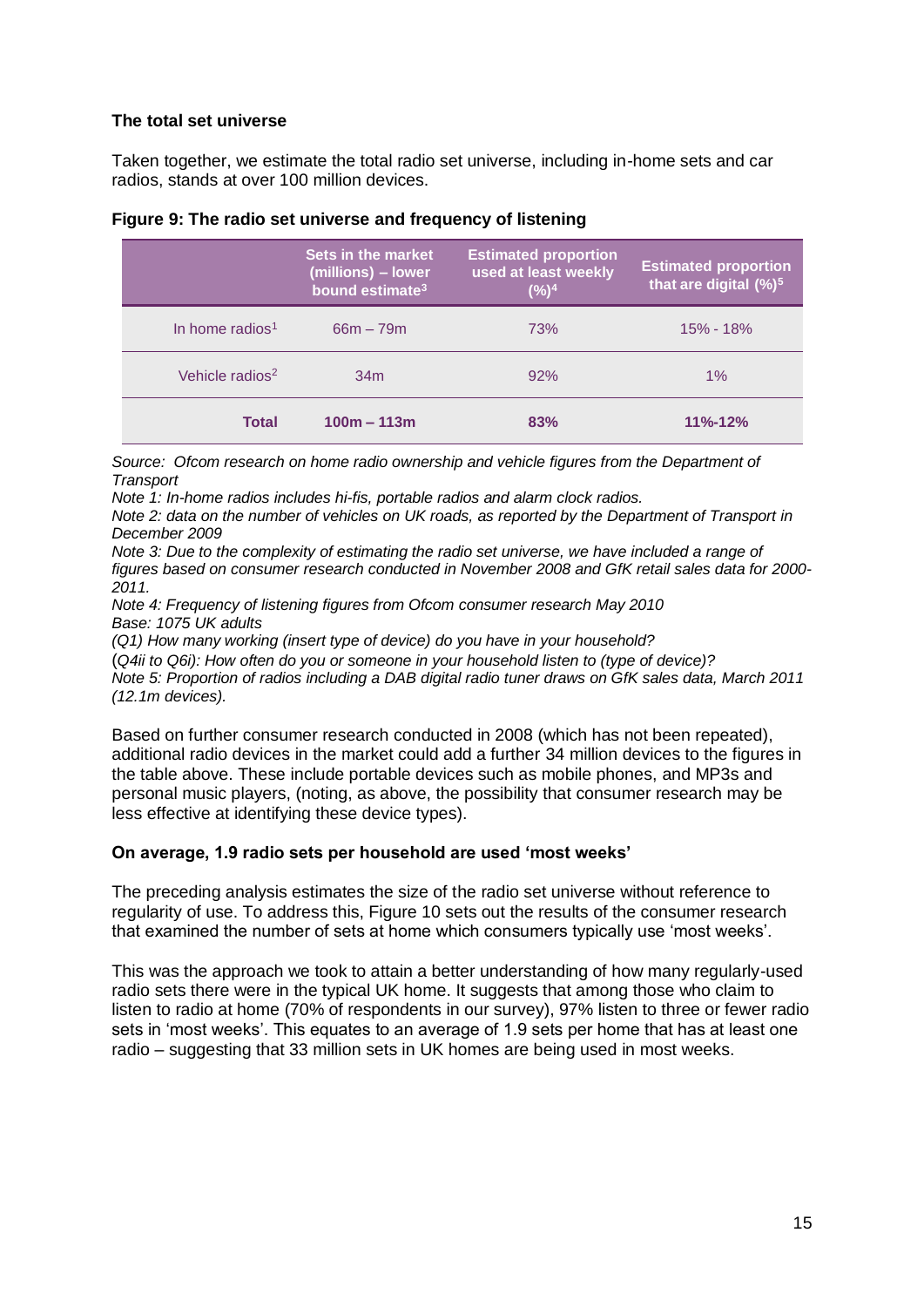

#### **Figure 10: The number of radio sets that consumers listen to in 'most weeks'**

QP5. In total, how many radio sets do you have in your home that you, or someone in your household listens to in most weeks?

Source: Ofcom research, Q1 2011 Base: All respondents, n=2281

These regularly-used sets were predominately found in kitchens, lounges and bedrooms, as set out in Figure 11 below. These three locations accounted for 94% of all sets used in 'most weeks'.



**Figure 11: The location of sets that are used in 'most weeks'**

Q4. In which rooms at home do you have an active radio set?' Source: Ofcom Technology Tracker, Wave 1 2011 Base: All respondents, n=2281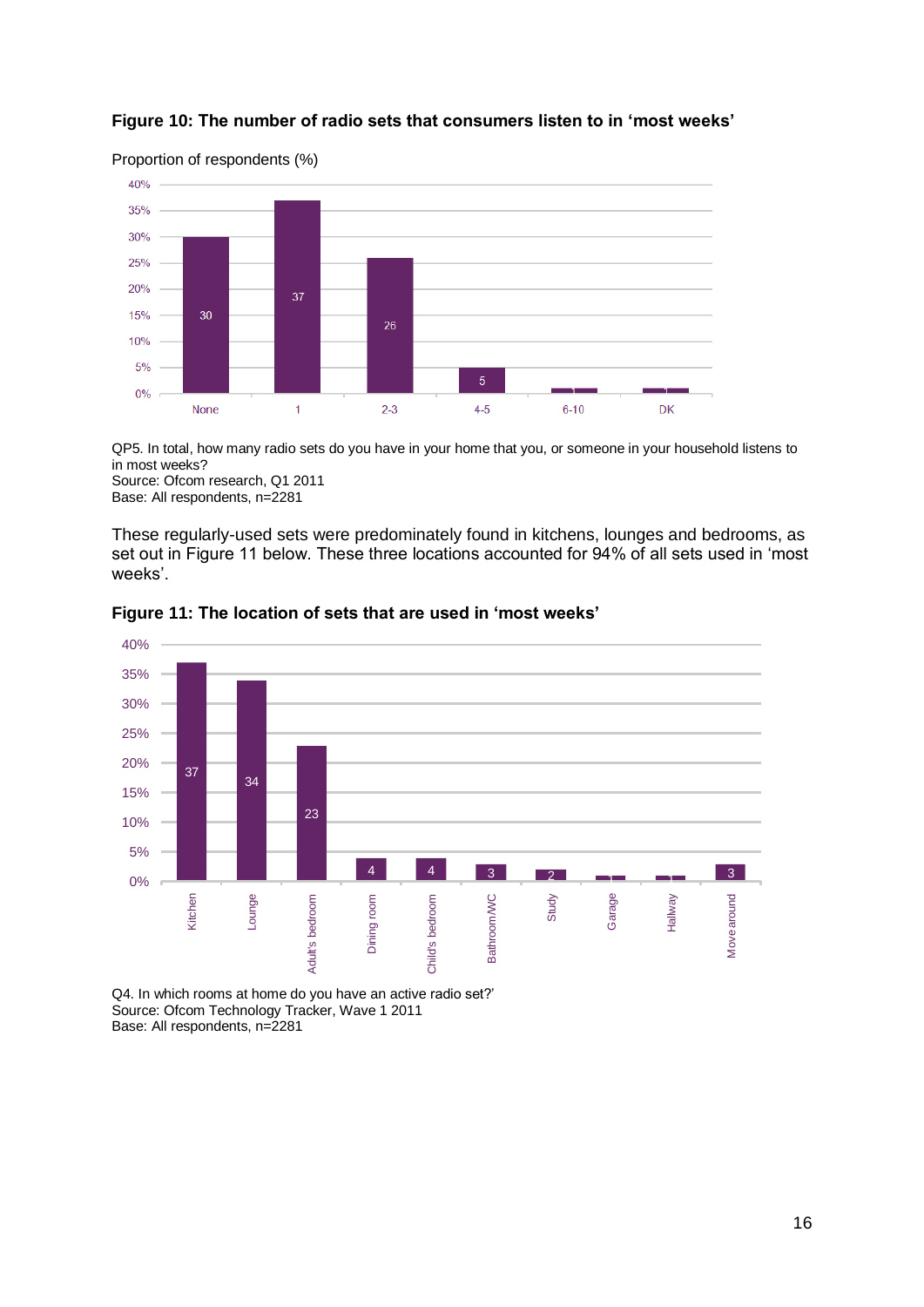# **Homes with access to DAB digital radio**

#### **More than one-third (38.2%) of adults have access to DAB radio at home**

RAJAR estimates that over a third of UK households (38.2%) owned a DAB radio set by March 2011 (Figure 12); this figure was up by 3.7 percentage points year on year and by 30.1 pp over a six-year period.





DAB set take-up shows a varied picture across the UK; it was highest in south-east England: Reading and Basingstoke (47%), Sussex and Surrey (46.5%) and Kent (45.9%). Set ownership was lowest in the Scottish Borders at 21.6%, Northern Ireland (22.7%) and north and west Wales (25.9%), where the choice of stations is also lowest (Figure13).



**Figure 13: Take-up of DAB digital radio, by multiplex area**

*Source: RAJAR/ Ipsos MORI / RSMB.*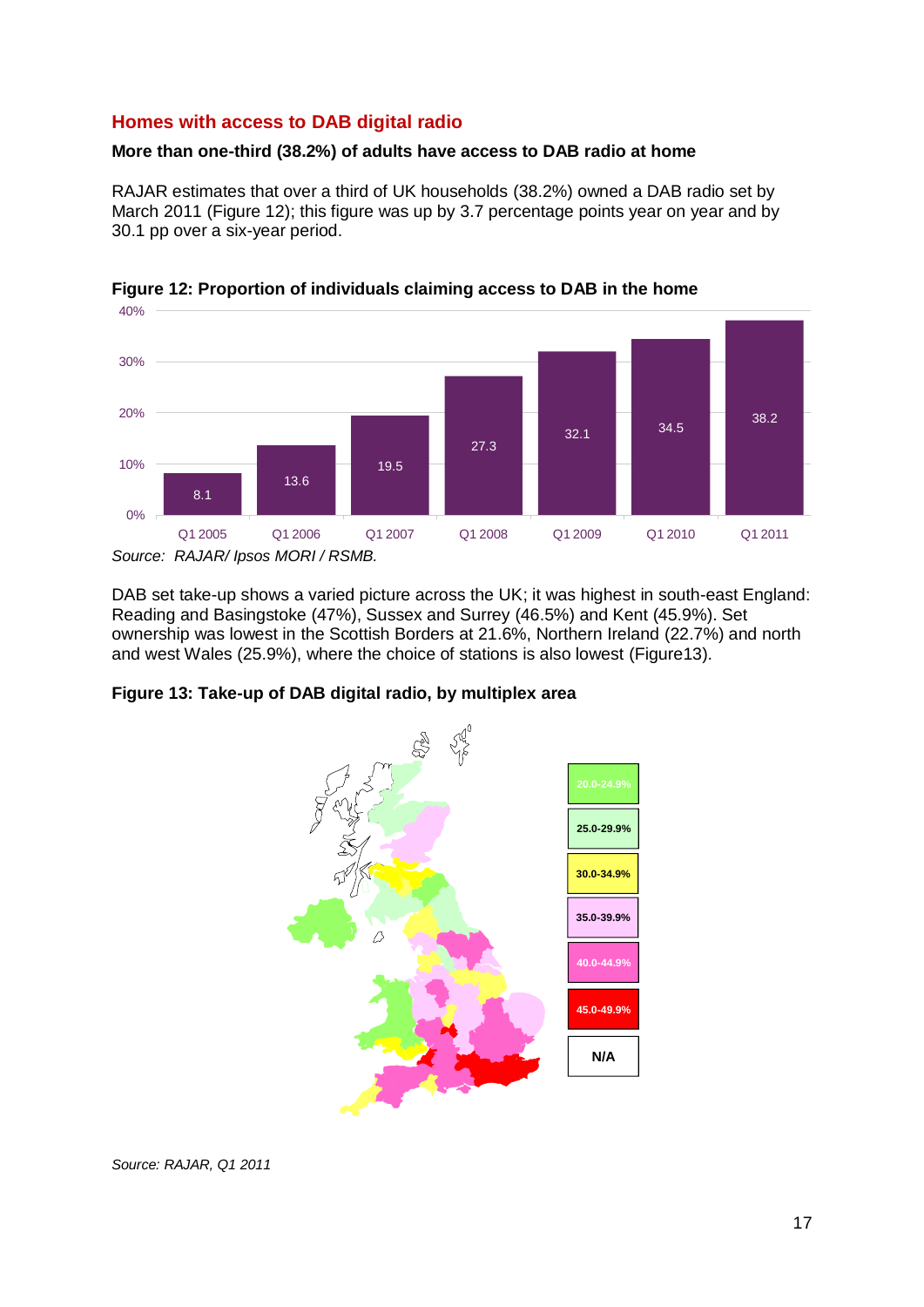#### **Section 4**

# **Listening to radio through digital platforms**

# **Consumption of radio services via digital platforms**

#### **Digital radio listening share stood at 26.5% over the twelve months to Q1 2011**

Listening to services on digital radio platforms (DAB, radio via digital TV, and over the internet) accounted for a quarter of all radio hours in the twelve months to Q1 2011 (26.2%) (Figure 14). In the last three years, digital radio's share of all listening rose by 8.7 percentage points (pp) from 17.8% in Q1 2008. At the same time, analogue radio listening fell by 7.3 percentage points to 65.4% and the proportion of radio listening that was unspecified fell by 1.4 percentage points to 8.1%.



**Figure 14: Distribution of listening hours across analogue and digital platforms**

Radio listening share by digital and analogue listening, twelve months to the end of each period

Source: RAJAR Ipsos MORI/ RSMB. All adults (15+), data relates to corresponding year ending each date shown. Note: Unspecified relates to listening where the radio platform was not confirmed by the listener

From the perspective of frequency of listening, (based on Ofcom's own consumer research), 34% of the UK population claimed in Q1 2011 to have listened to a digital radio service on a weekly basis (this compares to a figure of 47% from Rajar for those listening to radio for five consecutive minutes in a typical week). A further 6% claimed to have done so monthly, and 4% less frequently than that. By age, the proportion listening to digital radio on a weekly basis was largely similar across groups, although there was a lower propensity of listening to digital radio among those aged over 65 (26% on a weekly basis; a further 3% monthly; and another 3% less often than monthly).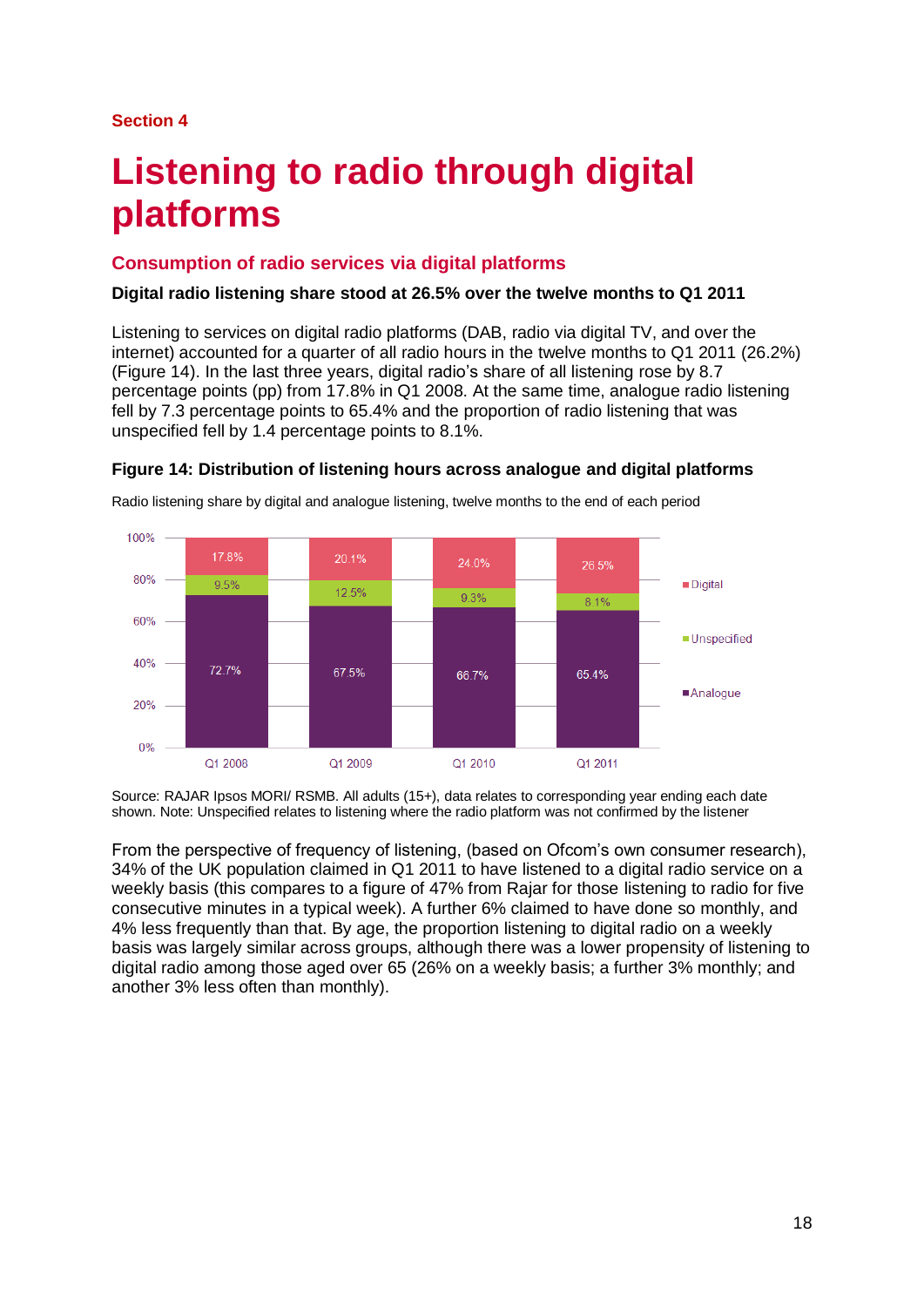### **Figure 15: Proportion of people, by age, who have ever listened to radio through a digital platform, Q1 2011**





*Base: All who listen to the radio (n=7017) Q: Whether ever use digital radio*

By socio-economic group, 43% of those in the AB category claimed to have listened through a digital radio platform on a weekly basis in Q1 2011; those in the DE group were least likely to listen weekly to radio on a digital device (25%). The propensity to listen weekly fell progressively between these demographic groups (see Figure 16).



**Figure 16: Those who listen to digital radio at least weekly**

Digital radio listening by socio-economic group (% of total)

*Source: Ofcom research, Q1 2011 Base: All who listen to the radio (n=7017) Q: Whether use digit\al radio at least weekly*

#### **By platform, a quarter (25%) of individuals claim to listen to radio through DTV on at least a monthly basis; 27% make the same claim about DAB**

By digital platform, equal numbers of consumers claimed in Q1 2011 to listen to radio services through a DTV or DAB platform (25% and 27% respectively). However, the distribution of listening frequency varied between the two. Daily listening through a DTV platform was popular among 6% of consumers; for DAB it stood at 18%. Thirteen per cent (13%) of consumers claimed to have used the internet to listen to radio on a monthly basis, with 3% claiming to do so on a daily basis.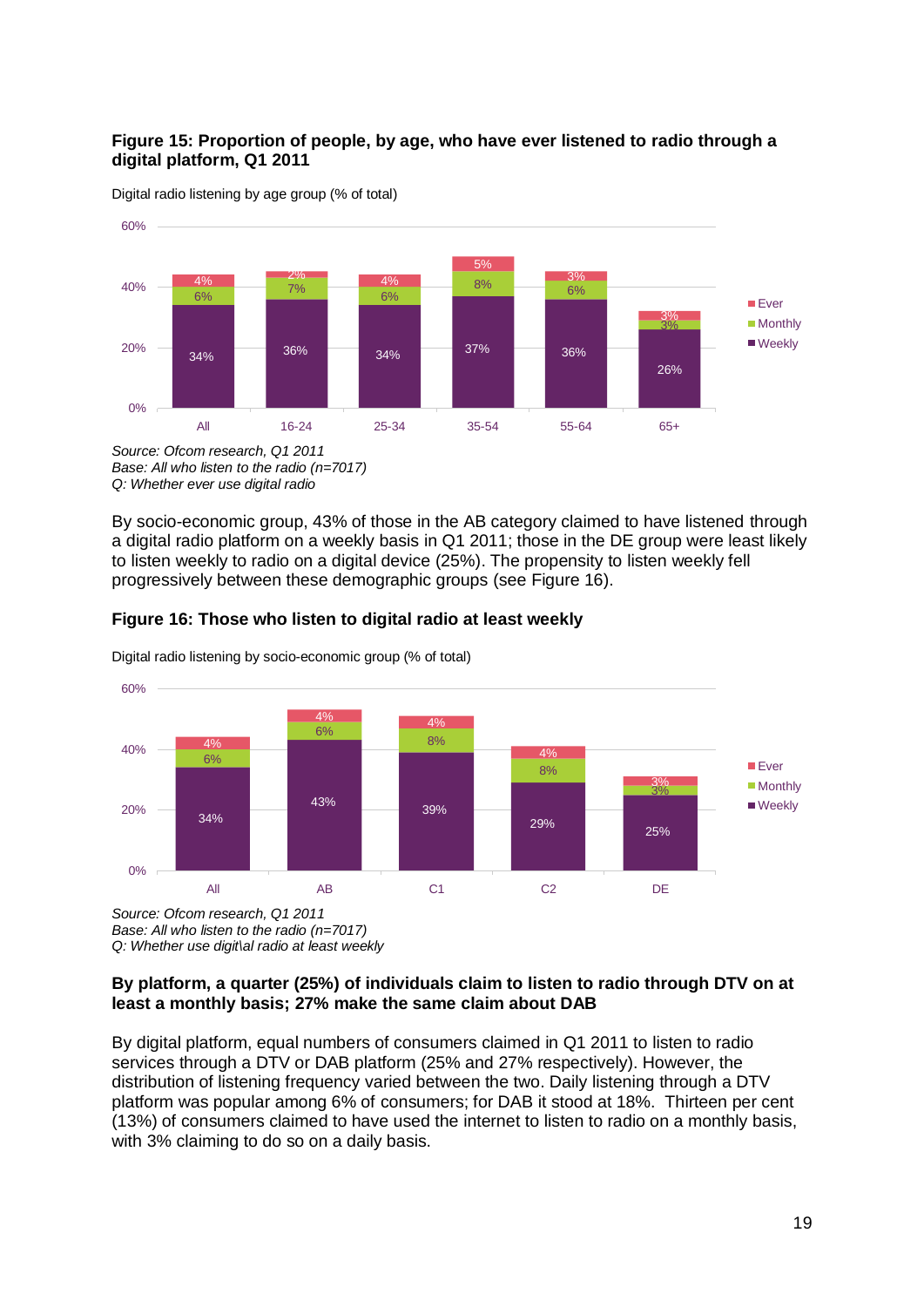



Proportion of all respondents (%)

Q4. How often, if at all, do you access the radio via…

Source: Ofcom research, Q1 2011

Base: Adults aged 16+ who listen to radio n = 2811 UK, 357 Scotland, 1629 England, 397 Wales, 428 Northern Ireland

Note: Remaining percentages are don't know responses.

Figure 18 sets out the proportion of listener hours attributable to each digital platform during Q1 2011 for each area of the UK. Listening via any digital platform remains highest in Berkshire and North Hampshire (over 35% of all listening hours), followed by Cambridge, Bristol, Wiltshire and Devon, where digital's share of all radio listening exceeded 30%.

DAB digital radio's share of all radio listening hours was highest (at 20.0% - 24.9%) in the areas along the M4 corridor, much of the South East, and in Cambridgeshire, Devon and Yorkshire. Listening through DAB was lowest in West and South West Scotland and in Northern Ireland, at less than 5% of listening.

In the majority of areas in the UK, radio listening via the internet and DTV stood at 0%-4.9% of all listener hours in Q1 2011. The exceptions were parts of Scotland, where DTV radio listening peaked at 10.3%. Similarly, parts of Wales accounted for more than a 7.0% share of listening.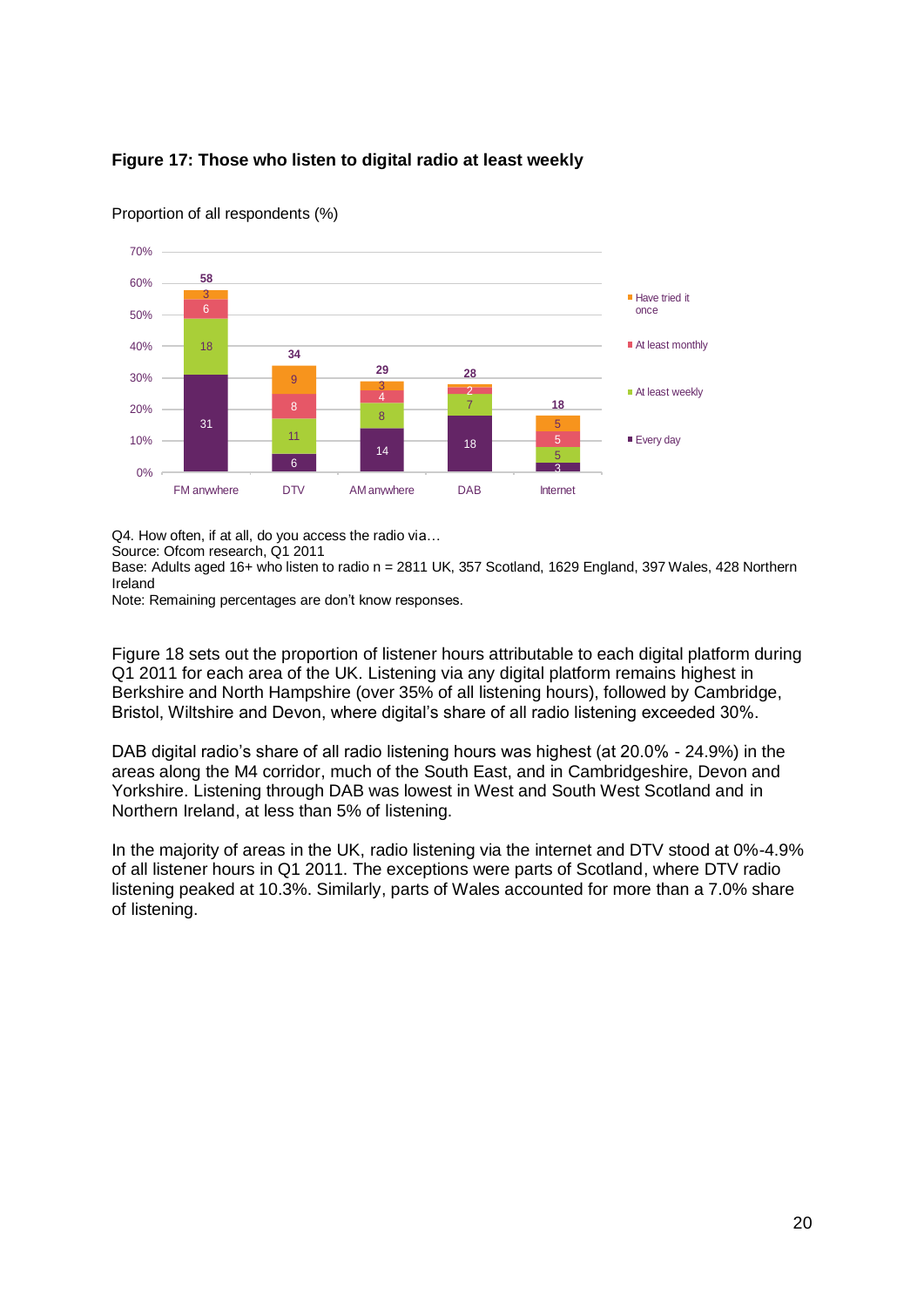

#### **Figure 18: Share of digital listening, by platform and area**



#### **DAB accounts for the largest proportion of all digital listening**

Of the 26.5% of all listener hours that were delivered via a digital platform, listening to DAB digital radios contributed 16.7 percentage points (63%) of the total, followed by DTV with 4.1 percentage points (15% of the total) (Figure 20); listening through the internet accounted for a further 3.6 percentage points (14%). Of the 2.5 percentage points increase in digital listening share over the past 12 months, DAB digital radio accounted for 64%.

#### **Figure 19: Digital radio's share of total radio audience, Q1 2011**



Year-on-year increase (percentage points)

*Source: RAJAR , all adults (15+), Q1 2011*

*Note: 'Digital unspecified' relates to listening to digital-only stations, where the survey respondent has not specified the listening platform used.* 

Of the 26.5% digital listening share, more than half (14 percentage points of the 25%) was to BBC network services, and most of this share was accounted for by simulcasts of the BBC's analogue network services. A further six percentage points were to national commercial services and five to local commercial; BBC nations' and regions' stations made up the remaining one percentage point (Figure 20).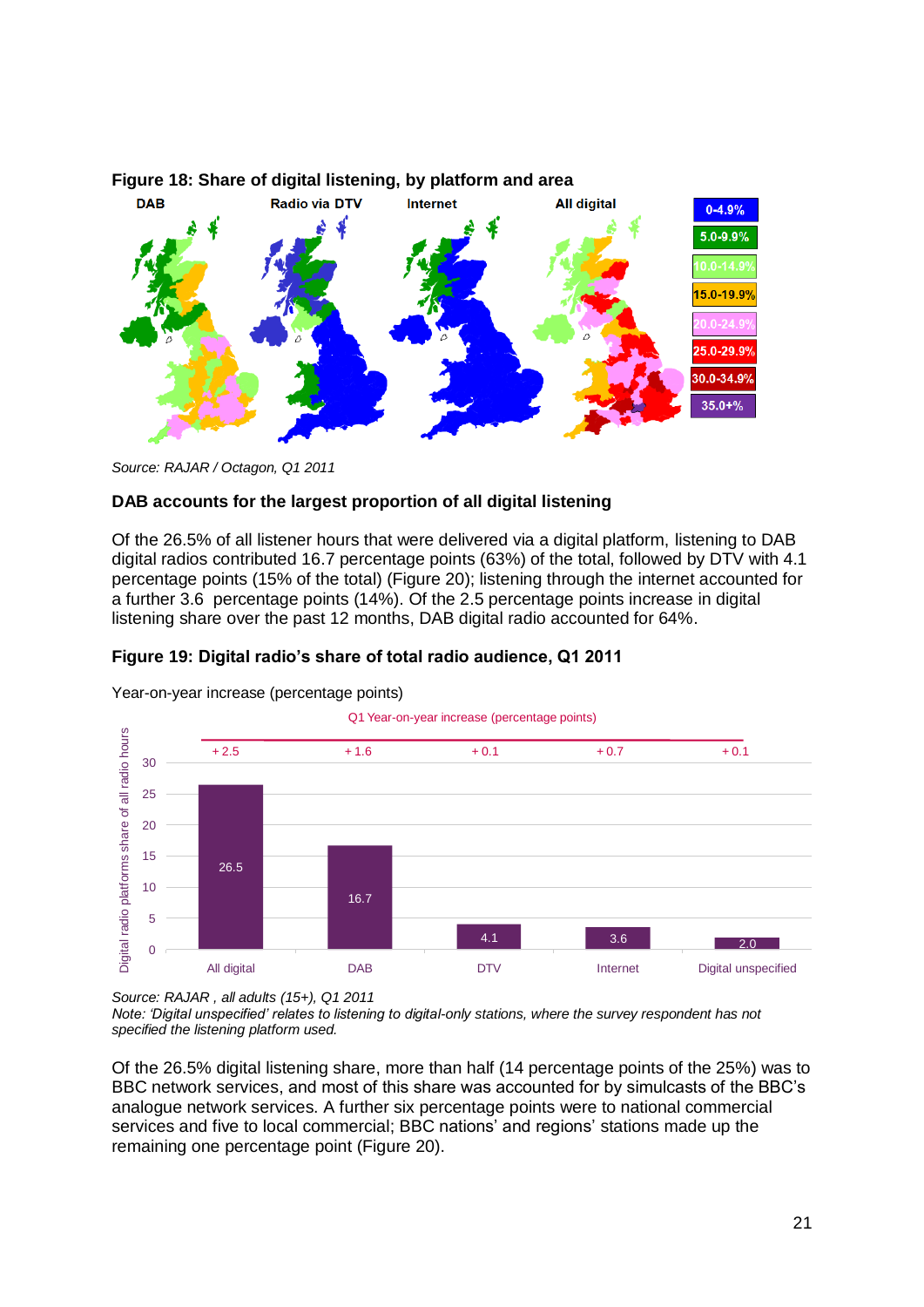

### **Figure 20: Distribution of listener hours, by service provider, between analogue and digital platforms, year ending Q1 2011**

Figure 21 highlights the contribution that analogue simulcast services make to the digital listening figures. Over forty per cent (43% or 11.3 percentage points out of 26.5%) of all digital listener hours were accounted for by the UK's top five most popular radio stations – BBC Radio 2, Radio 4, Radio 1, Radio Five Live and Classic FM. Four of those five services are from the BBC, with Classic FM also the most-listened to commercial station on digital radio.





*Source: RAJAR, all adults (15+), quarter ending Q1 2011* 

Among the digital-only radio stations, four services generated a weekly reach of at least 1 million listeners in Q1 2011 – BBC 6 Music, BBC Radio7/4 Extra, The Hits and Smash Hits Radio. The weekly reach of a number of digital-only stations' rose substantially during the year – notably Absolute 80s (up by 136% from a small base), Heat (up by 40%) and 1Xtra

Source: RAJAR , all adults (15+), quarter ending Q1 2011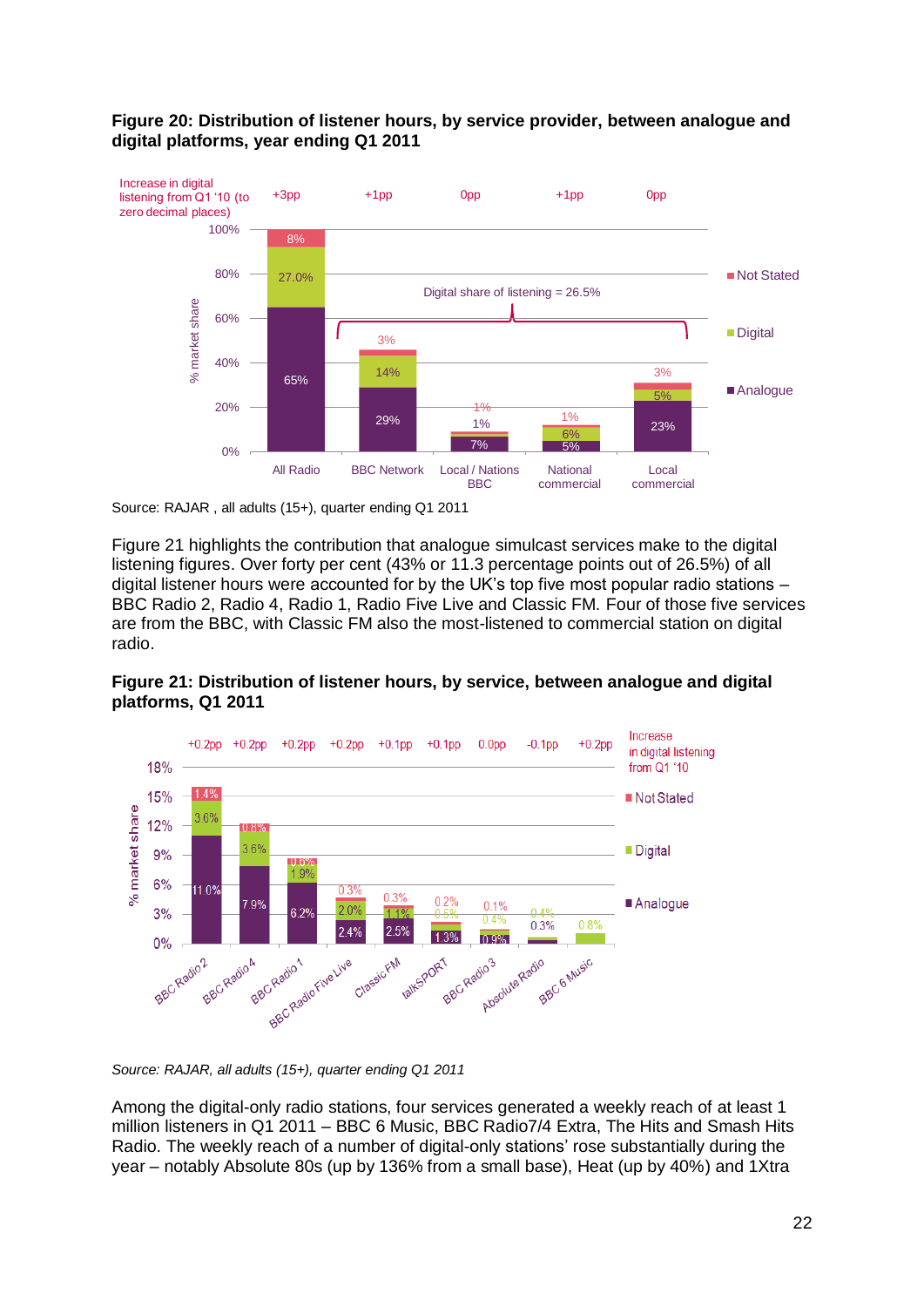(up by 35% year on year). BBC 6Music's reach rose by 27% to 1.3 million, to become the most popular digital-only radio station.



#### **Figure 22: Most listened-to digital-only stations, Q1 2011**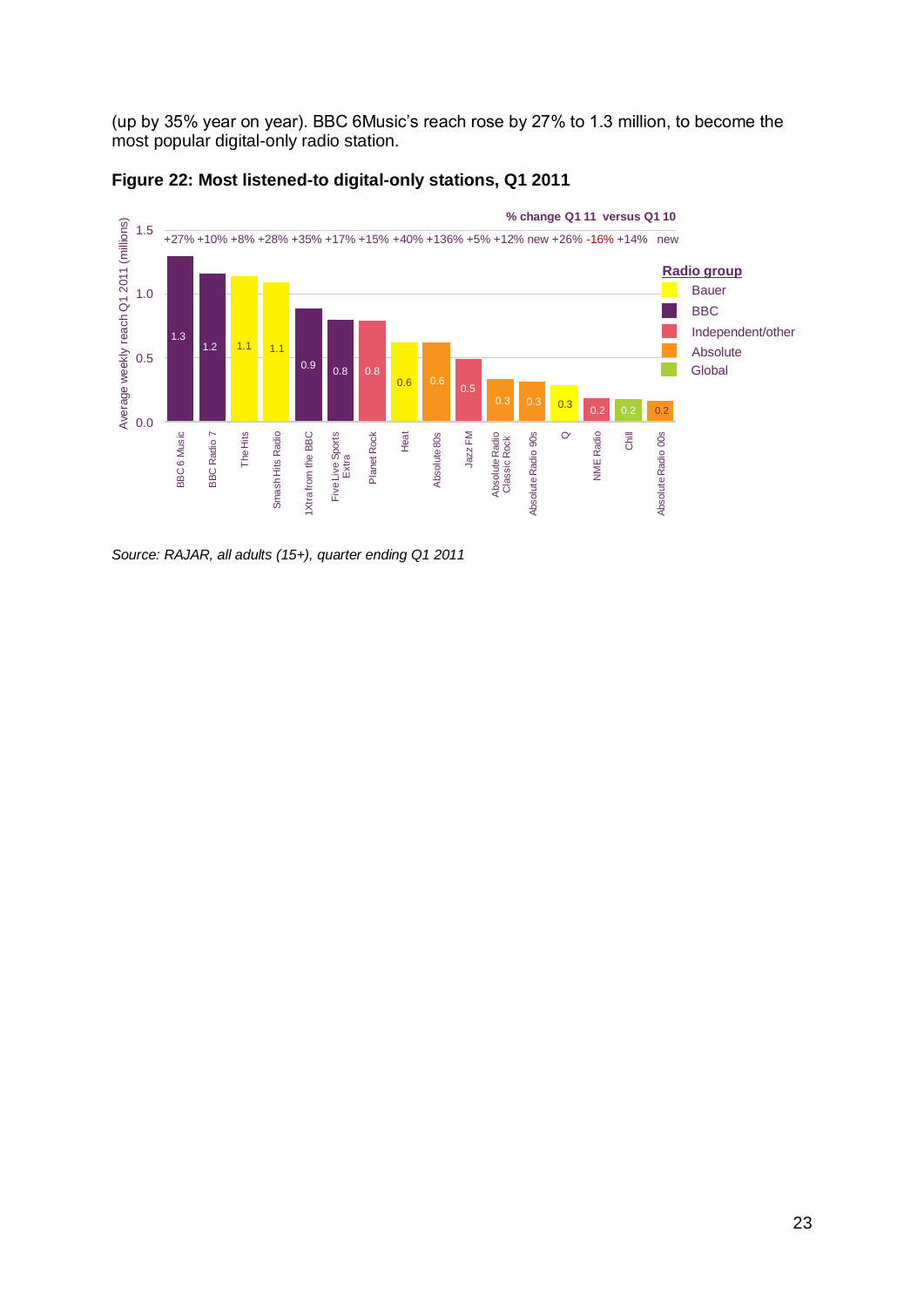#### **Section 5**

# **Consumer awareness of and attitudes towards digital radio**

#### **Seven in ten individuals are aware that they can listen to radio through a digital television or through an internet-enabled computer**

Awareness of the digital-radio-carrying capabilities of digital devices varies. Seven in ten individuals in Q1 2011 (71%) were aware that their DTV platform is capable of carrying radio services, even though 93% of main sets are now connected to a DTV platform. Nearly seven in ten (69%) were aware than an internet-enabled computer could do the same (75% of homes have the internet at home). Nearly six in ten knew that a smartphone could carry digital radio services, and 41% knew that the same was true of games consoles.



**Figure 23: Awareness of devices capable of receiving digital radio services**

*Q. Before today, were you aware that you can listen to radio programmes as they are broadcast in these ways? Source: Ofcom Technology Tracker, Wave 1 2011 Base: All respondents, n=2281 Awareness of the digital radio stood at 83% in Q1 2011*

#### **83% of individuals have heard of digital radios**

Last year, we reported that 66% of respondents had heard of the single term 'DAB'; this year, we broadened out our question (reflecting the remit of this report), asking respondents if they had heard of 'digital radios, sometimes called DAB radios'. Eighty-three per cent of respondents said that they had heard of Digital Radio.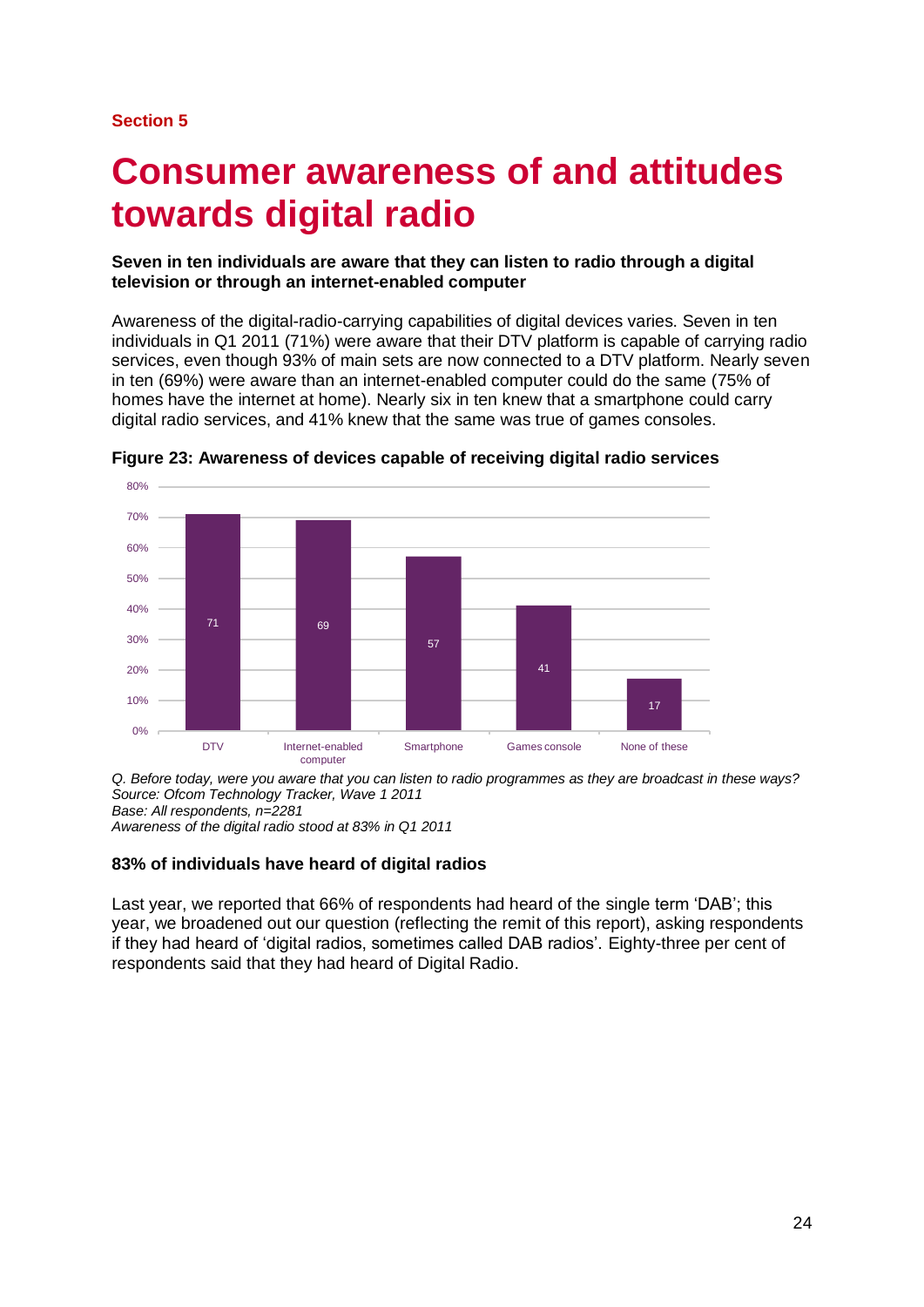### **Figure 24: Awareness of digital radios, sometimes called 'DAB digital radio': Q1 2011**



*Source: Ofcom Technology Tracker, Wave 1 2011 Base: All adults*

*Q3. Before today, had you heard of digital radios, sometimes called D-A-B radios? Digital radios are sometimes called D-A-B radios and may have ones of these logos (SHOWCARD). They can receive more radio stations and have a clear signal with no interference. It doesn't simply refer to a radio with a digital display panel.* 

#### **A fifth (21%) of those without DAB claim they will acquire the technology in the next year**

In 2010, we reported that 17% of individuals without DAB would acquire the technology in the next 12 months. Individuals with DAB at home subsequently rose by 3.7 percentage points from 34.5% in Q1 2010 to 38.2% in the twelve months to Q1 2011.

This year, around 21% of radio listeners with an active radio but without a DAB set said that they were 'likely', 'very likely' or 'certain' to buy a DAB set within the next 12 months (up by four percentage points on 2010). It should be noted that stated intentions measured via research are rarely achieved in practice and actual take-up is likely to be lower than this.

#### **Figure 25: Likelihood of purchasing a DAB set, Q1 2011**



Percentage of respondents who listen to the radio but have no DAB set in the home (%)

*Source: Ofcom research, Q1 2011 Base: Those who listen to the radio but have no DAB sets in the home (n=1304) QP12: How likely is it that your household will get a DAB radio in the next 12 months?* 

Of the 51% of respondents who said they were unlikely to buy a DAB set, the most frequent reason was that they felt that they 'had no need for the service' (51%). This was followed by being 'satisfied with existing services' (43%). Four per cent cited poor reception in their area, while a combined 7% thought it was either too expensive, or felt they personally couldn't afford a set (Figure 26).